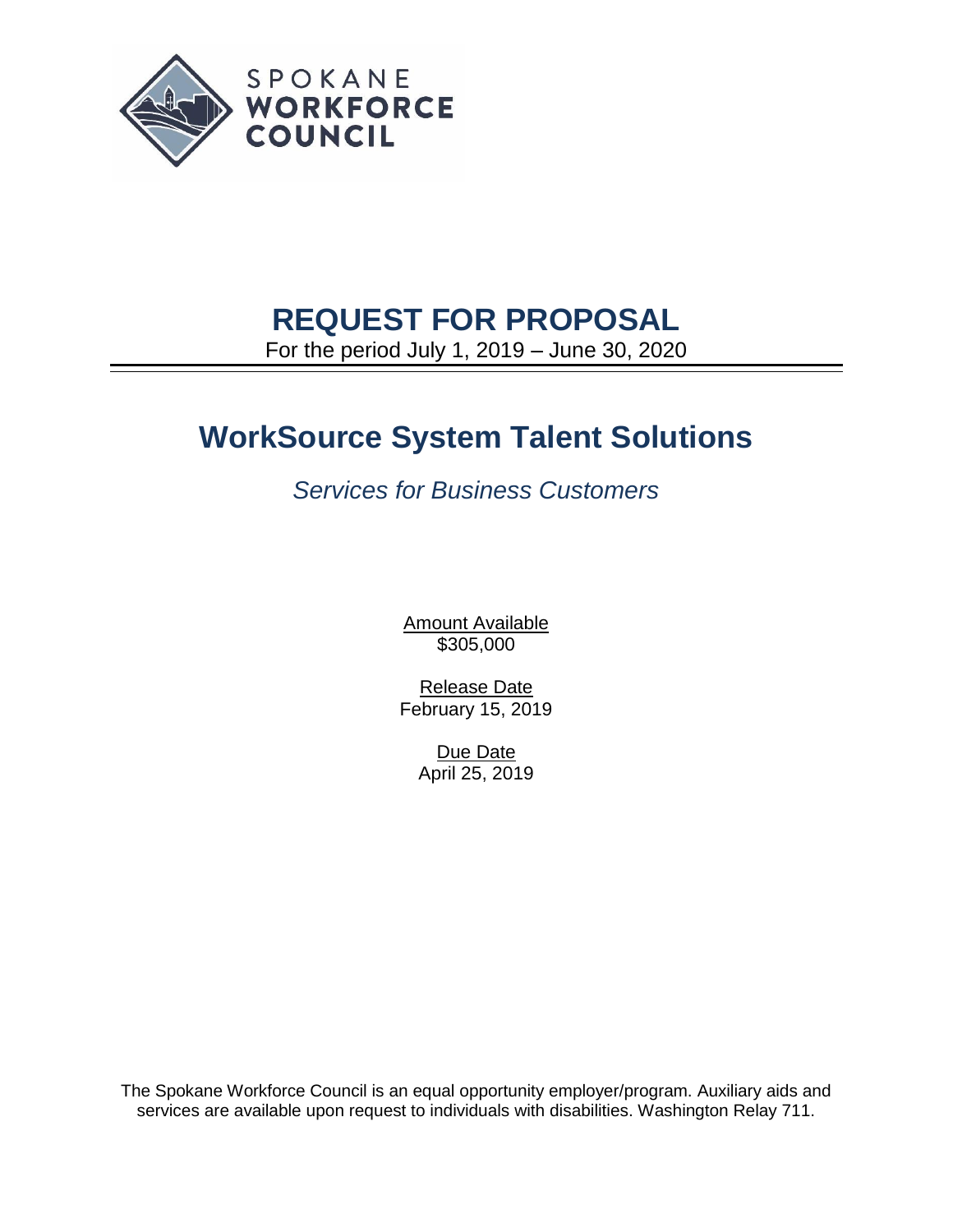

# **Request for Proposal Contents**

## **Section I: Purpose and Terms**

- Overview
- Technical Details
- Eligible Applicants

## **Section II: Workforce System Background Information**

- SWC and Workforce Development Area Overview
- Goals for Workforce Development Area 2016-2020
- SWC Roles and Responsibilities under WIOA
- Sector Partnerships/Sector Strategies

## **Section III: Fund Source Information**

- Workforce Innovation and Opportunity Act Funding Overview
- **Section IV: Evaluation and Selection Process**

## **Section V: Timeline**

## **Section VI: Estimated Award**

## **Section VII: Design**

- Talent Solutions Overview
- Talent Solutions Goals 2019-2020
- Talent Solutions Activities
- Role of the WorkSource Operator
- Team Manager Essential Functions
- Team Manager Essential Skills
- Team Member Essential Skills
- WorkSource Campus Hours of Operation and Closures
- Talent Solutions Center Leaseholder Responsibilities
- Consortium Responsibilities
- Current Talent Solutions (Business Services) Team Overview
- Overview of WorkSource Campus
	- o WorkSource Spokane Overview
	- o Next Generation Zone Overview
	- o EnVision Center Overview
	- o Talent Solutions Center
- Other Affiliated Sites
- Integrated Service Delivery
- Performance Metrics

## **Section VIII: Submission Information and Requirements**

- General Submission Information
- Proposal Checklist
- RFP Questions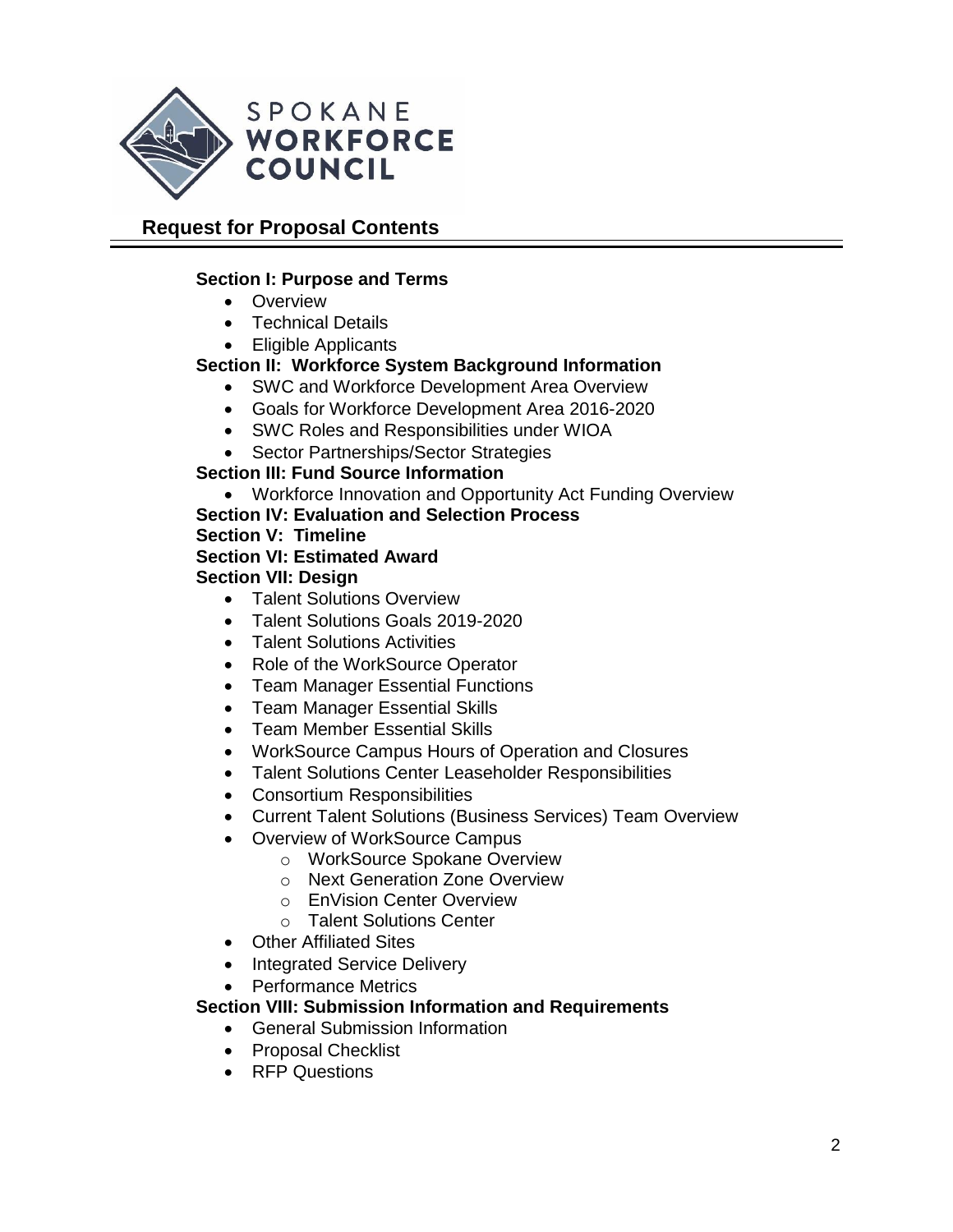

## *SECTION I: PURPOSE AND TERMS*

#### **Overview**

The Spokane Area Workforce Development Council, DBA [Spokane Workforce Council](https://wdcspokane.com/) (SWC), is soliciting proposals to identify a consortium of agencies to offer talent solution services, also known as business services, on behalf of the Spokane WorkSource System and the SWC. Services funded via this Request for Proposal (RFP) will be delivered at our new Talent Solutions Center, which will open March-April 2019 at 140 S. Arthur St., Suite 300B, Spokane, WA. It is the goal of the SWC that the talent solutions team strive to be a national leader in talent solution services.

The funding associated with this RFP may be used support a portion of the talent solutions team staff, as well as a full-time team manager. The remaining talent solutions team staff/funding may include existing partners, as well as staff leveraged by the consortium identified through this RFP. A full description of the existing team, funding and partners can be found in Section VII – Design. We are concurrently seeking a WorkSource operator to lead WorkSource Spokane and functionally or directly lead talent solution services. Additional information on the operator's role can be found in Section VII- Design as well as in the [WorkSource Campus Operations Request for Proposal.](https://wdcspokane.com/rfps)

It is the intent of the SWC that Talent Solutions Center staff will be selected based on their proven abilities to work with businesses in a professional manner, have all the skills listed in Section VII – Design, and will be considered staff representing the entire [WorkSource System](https://worksourcespokane.com/partners) rather than be representatives of individual agencies or solely representing WorkSource Spokane. All talent solutions staff will be located at the Talent Solutions Center, will be functionally supervised by the team manager, and functionally led by the WorkSource operator. The SWC will provide Talent Solutions Center staff with matching business cards, branding, email addresses (such as @talentsolutions.org), etc. The SWC will negotiate this process with the selected consortium, but we encourage bidding agencies to begin working through their respective processes for ensuring Talent Solutions Center branding.

The intent of the Talent Solutions Center is to deliver individualized advising, group training, and recruitment assistance to human resource professionals, business owners, and business executives, including the self-employed. Talent Solutions Center staff will partner with a myriad of organizations in the public, private and nonprofit sectors to support employers. The [Workforce Innovation and Opportunity Act](https://www.doleta.gov/wioa/) (WIOA) will serve as the guiding legislation for staff funded through this RFP, as well as for the Talent Solutions Center, and as such, the center will adopt WIOA rules and regulations regarding business services, while recognizing the goals and intent of all funding used to support the center. [WIOA legislation](https://www.doleta.gov/wioa/) includes a heightened emphasis on addressing the needs of regional businesses and aligning service strategies with regional labor markets and economic development activities.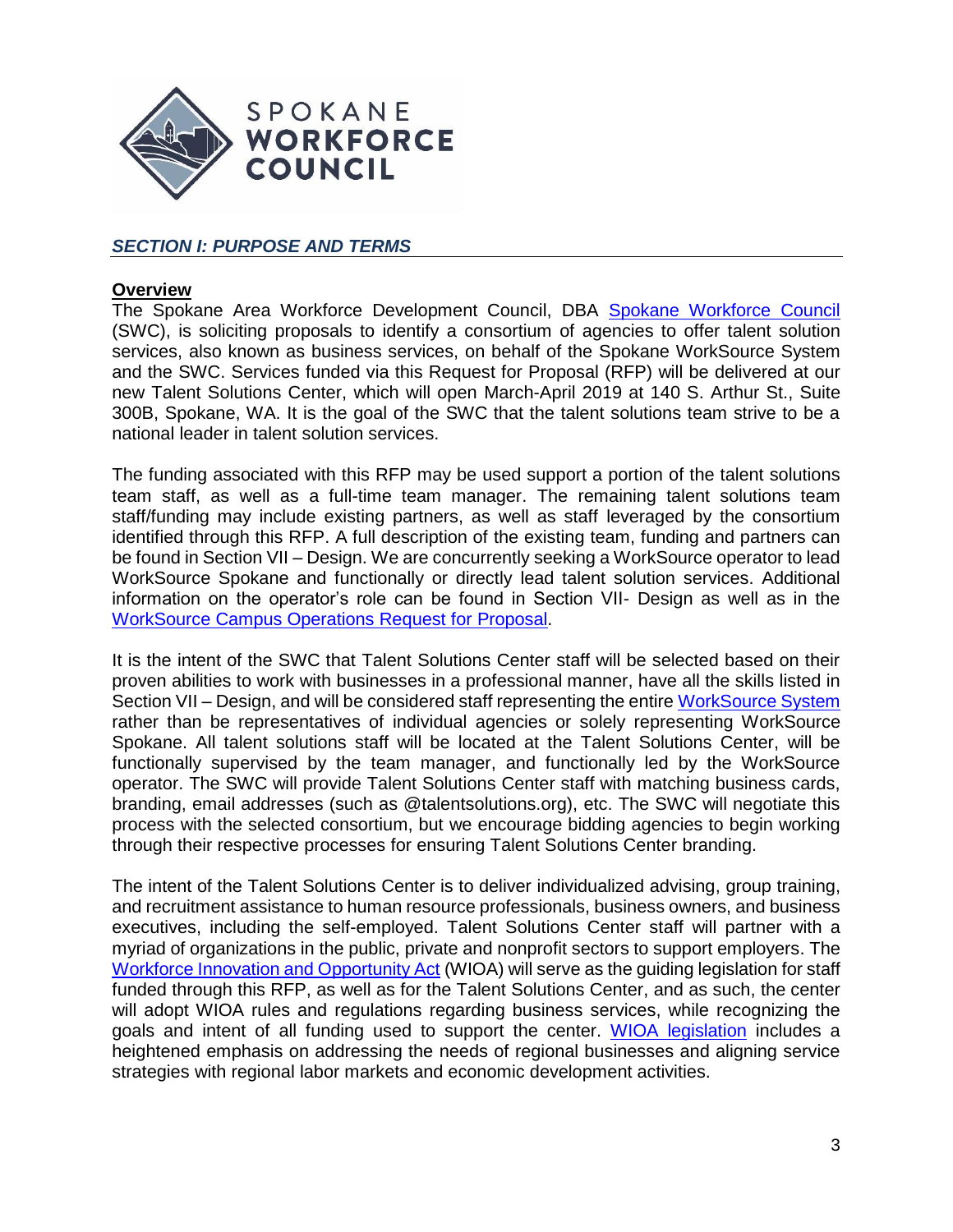#### **Technical Details**

As will be addressed in contracts issued as a result of this RFP, this funding can only be used to support the goals and services outlined in this RFP. Awarded funding may not be used to support any work specific to the agency or advance individual agency goals without prior approval from the SWC.

Performance measures in addition to those outlined in this RFP will be negotiated following the award announcement and will be included in the contract. Contracts resulting from this RFP are anticipated to begin July 1, 2019 and end June 30, 2020. All contracts will be cost reimbursable (profit must be negotiated with the SWC) and will be one-year agreements. The SWC reserves the right to extend contracts up to two times, resulting in three one-year contracts. Contract extensions may be based on funding availability, satisfactory performance, and other factors.

Once the contract has been awarded, the SWC reserves the right to modify delivery design, including infusing funds from alternate sources, at any time in order to meet the needs of the workforce system. The SWC also reserves the right to de-obligate funds from contractors who fail to meet performance and/or expenditure requirements or in the event of a rescission of federal funds.

The agencies selected to be part of the consortium will be required to agree to the SWC's [General Terms and Conditions,](https://wdcspokane.com/rfps) have all controls securely in place, and agree to comply with any policies created by the SWC and any applicable federal or state policies, regulations, or laws. Successful respondents to this RFP will be expected to participate in contract negotiations to establish the exact services to be provided and the costs of those services. The funding award will not be final until the Spokane Workforce Council and the prospective grantee(s) have executed a contract agreement. The final negotiated proposal narrative and budget schedule will constitute the Statement of Work for the contract. The content of the accepted proposals will become the basis for the negotiation of a final contract agreement. Applicants are advised that most documents in the possession of SWC are considered public records and subject to disclosure under the Washington State public records law.

This RFP does not commit the SWC to award a contract or pay any costs incurred in the preparation of a proposal to this request. The SWC reserves the right to request additional data, discussion, or presentation in support of written proposals; to reject any or all proposals received; to negotiate with all designated representatives; or to cancel in whole or in part this RFP if it is in the best interest of the SWC to do so. If the SWC does not receive responses that adequately address the services and outcomes requested, it is possible that no award will be made, that the RFP would be modified and rereleased, or that the SWC staff would deliver services as authorized in state policy.

A bidder may not be recommended for funding regardless of the merits of the proposal submitted if it has a history of contract non-compliance with the SWC or any other funding source. Subcontracting is not permitted without written authorization from the SWC.

Bidders who have submitted a proposal may protest the award of the contract. The process for protesting the award is as follows:

- Protests must be filed in writing and be received by the Spokane Workforce Council by May 31, 2019. All protests are public information after the protest period ends.
- All protests must state the basis for the protest in clear terms and provide an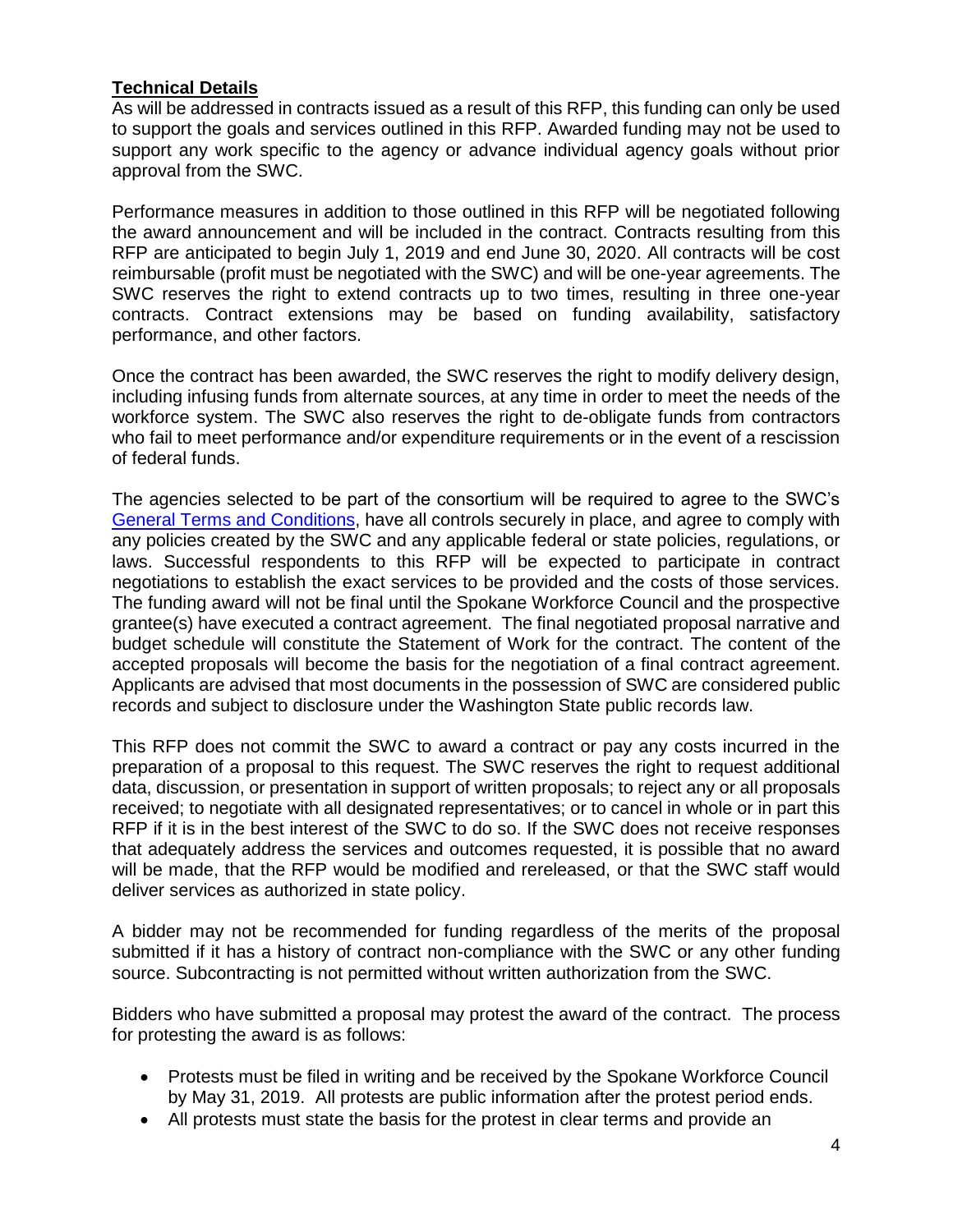alternative the protester finds acceptable. The basis of the protest must be a violation of a state or federal contracting law, rule, or regulation applicable to the contracting process.

- The SWC will review protests that meet the above conditions.
- During any part of the review or consideration, the protester may be asked to clarify or amplify statements or to provide proof of claims or other statements. Any such requests must be fully responded to within the time designated by the SWC. In the event a protester fails to respond, the protest will be dismissed, and no further protest will be accepted relative to this RFP.
- The SWC Chief Executive Officer, in consultation with the SWC board of directors, will review the protest and will issue a written response that is intended as a complete and final answer to the protest. A response will be issued no later than June 30, 2019.

## **Eligible Applicants**

Organizations eligible to submit proposals may fall within any of the following categories:

- Governmental agencies
- Private non-profit organizations
- Private for-profit businesses
- Educational entities

## *SECTION II: WORKFORCE SYSTEM BACKGROUND INFORMATION*

#### **SWC and Spokane Workforce Development System Overview**

The Spokane Workforce Council, Spokane's local workforce board, is the policy and planning body for workforce development activities in Spokane County, pursuant to [PL 113-128](https://www.govinfo.gov/content/pkg/PLAW-113publ128/pdf/PLAW-113publ128.pdf)  [Workforce Innovation and Opportunity Act](https://www.govinfo.gov/content/pkg/PLAW-113publ128/pdf/PLAW-113publ128.pdf) (WIOA). The SWC board brings together business and community leaders, appointed by City of Spokane and Spokane County officials, to promote and expand workforce development activities to ensure the long-range economic vitality of the region. The intent of the workforce system is to provide an effective, locally-driven model that offers public- and private-sector leaders programs and resources to meet the unique needs of the regional labor market. Local boards drive innovation in workforce development at the local level to provide America with a highly skilled workforce that competes in the global economy.

#### **SWC Mission**

To elevate local workforce efforts with critical insights, researched guidance, innovative funding, and strategic partnerships so we can cultivate a flourishing Spokane, together.

#### **Vision**

A prosperous, enterprising Spokane region sustained by a diverse network of robust workforce resources.

The SWC oversees the [Spokane WorkSource System](https://wdcspokane.com/job-seeker-resources) and provides a portion of the funding necessary to operate the system, including through the WIOA Title I Adult, Dislocated Worker, and Youth program funding. The SWC oversight responsibilities include designation of the WorkSource and Next Generation Zone operators, administration of WIOA Title I program services, management of the Spokane WorkSource System Memorandum of Understanding [Infrastructure Funding Agreement,](https://wdcspokane.com/plans-mous) certification of WorkSource Spokane and affiliated service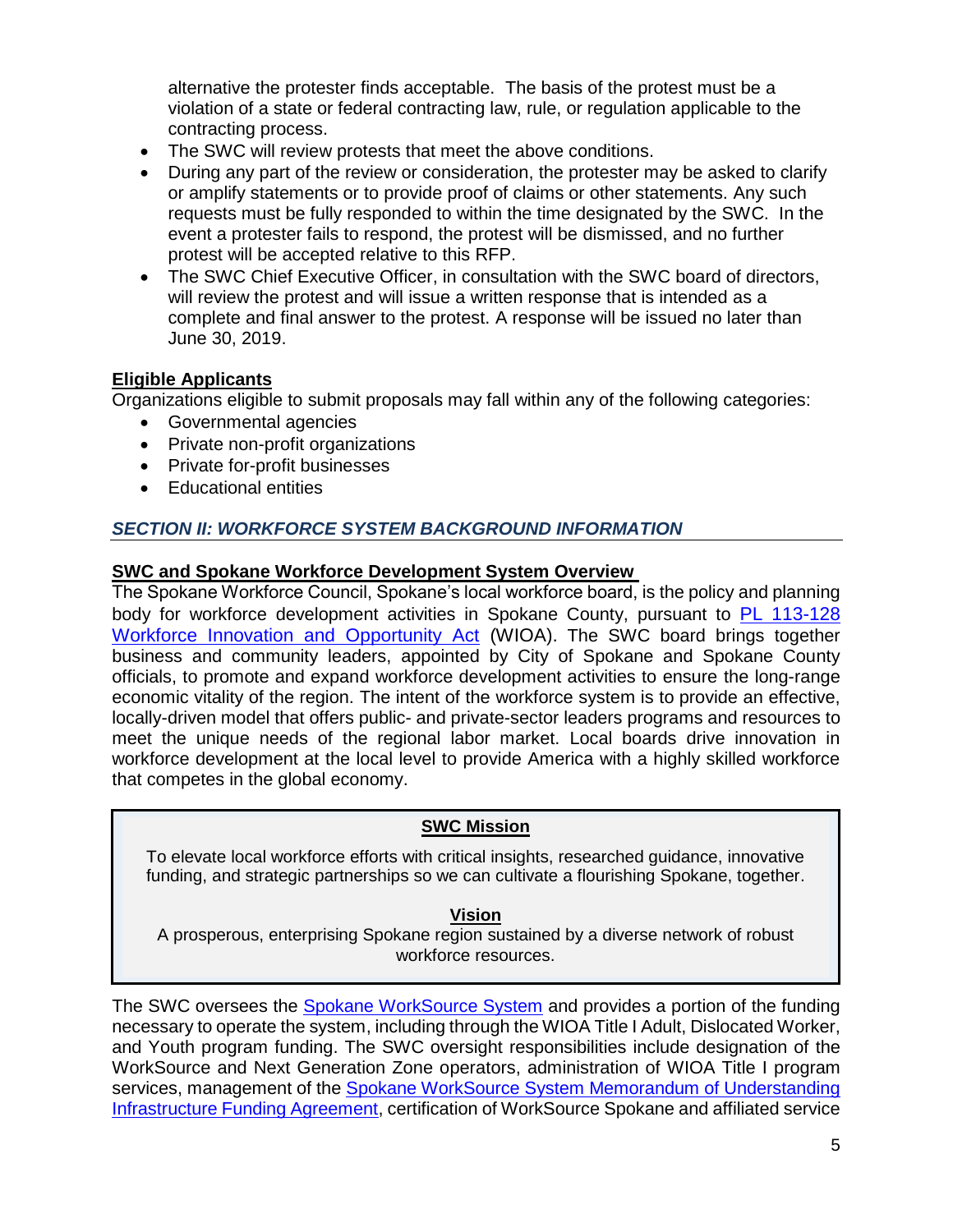sites, setting of local performance standards, and other duties as assigned in the federal workforce law (WIOA) and associated regulations. The overarching intent of the SWC is to help create a vibrant economy by leading and convening a workforce development system that can provide a skilled workforce that meets regional business needs.

#### **Goals for Spokane Workforce Development Area 2016-2020**

The SWC's 2016-2020 [Local Integrated Workforce Plan](https://wdcspokane.com/core/files/wdcspokane/uploads/files/SAWDC%20WIOA%20Local%20Integrated%20Workforce%20Plan%20for%202016-2020_Final.pdf) defines its mission, vision, goals, and objectives, which reflect the need to provide multiple pathways toward creating a quality workforce for the various skill levels and occupations that support the regional economy. All bidders are encouraged to review this plan. In addition to remaining focused on the goals and target sectors defined in the integrated workforce plan, the SWC will continue to operate under the following guiding principles:

- Think and act as an integrated system that shares common goals, yet services are delivered by various partners with the best capabilities.
- Maintain and expand a delivery system that is responsive to employers, with services prioritized to respond to high-demand occupations and critical job needs of targeted industry sectors.
- Regularly review program and service performance for quality improvement and adapt them to meet changing needs.

## **SWC Roles and Responsibilities as a Local Board under WIOA**

To ensure a well-coordinated workforce system, and per federal law, the SWC will take a lead role in the following efforts:

- Workforce research and regional labor market analysis
- Convening regional workforce system stakeholders
- Directing services to businesses/business engagement strategies
- Development of career pathways
- Implementation of technology for the One-Stop System
- Coordination with postsecondary education providers for workforce development efforts and related programming

Specific to business services, the SWC will provide labor market analysis, data and reports; approve all marketing materials or will work with the WorkSource operator for an approval process; functionally supervise the WorkSource operator, who will be responsible for leading the talent solutions team; lead sector partnerships/strategies; employ an apprenticeship development specialist responsible for working with businesses to create new apprenticeship opportunities; and host the Talent Solutions Center.

## *SECTION III: FUND SOURCE INFORMATION*

## **Workforce Innovation and Opportunity Act (WIOA) Funding Overview**

This RFP was prepared based upon the [Workforce Innovation and Opportunity Act of 2014](https://www.doleta.gov/wioa/) (WIOA) and associated U.S. Department of Labor and Washington State regulations and guidance. WIOA was implemented to consolidate, coordinate, and improve employment, training, literacy, and vocational rehabilitation programs in the United States, and provides the framework for a national workforce preparation system that is flexible, responsive, customer-focused, and locally managed. Mandatory partners include WIOA Title I Adult, Dislocated Worker, and Youth programs; WIOA Title II Adult Education and Family Literacy; WIOA Title III Wagner-Peyser services; WIOA Title IV Vocational Rehabilitation; and others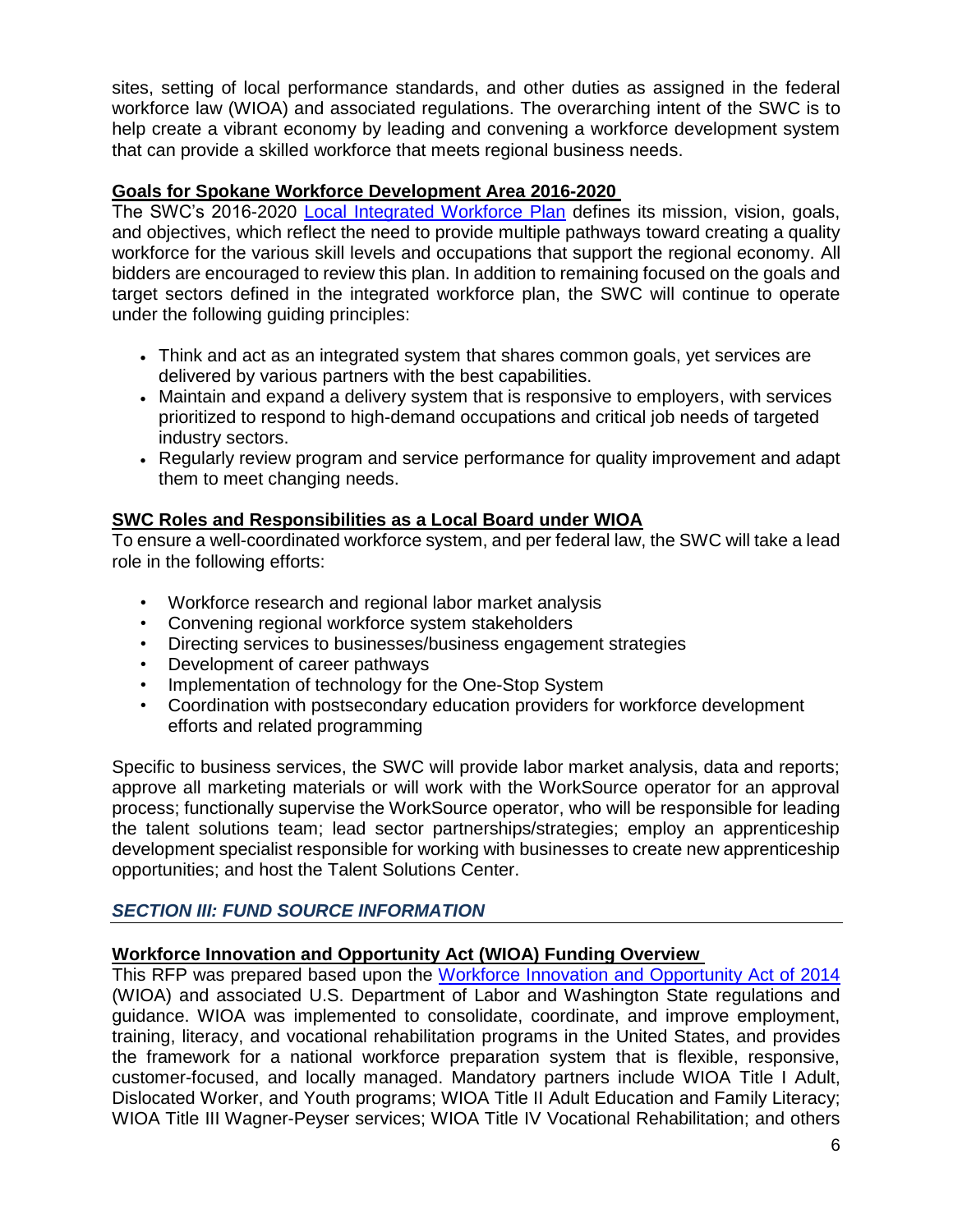specified in the Act. Bidders are strongly encouraged to read this [Training and Employment](https://wdr.doleta.gov/directives/corr_doc.cfm?DOCN=6455)  [Guidance Letter](https://wdr.doleta.gov/directives/corr_doc.cfm?DOCN=6455) 04-15 issued by the U.S. Department of Labor that outlines the vision for the One-Stop System under WIOA.

The three hallmarks of WIOA include:

- The needs of businesses and workers drive workforce solutions, and local boards are accountable for this within the communities they serve.
- One-Stop Centers (WorkSource centers) provide excellent customer service and focus on continuous improvement.
- The workforce system supports strong regional economies and plays an active role in community and workforce development.

The WIOA system is built around the following key principles:

- Increase access and opportunity, particularly for those individuals with barriers to employment, to ensure success in the labor market.
- Support the alignment of workforce investment, education, and economic development systems in support of a comprehensive, accessible, and high-quality workforce development system.
- Improve the quality and labor market relevance of workforce investment, education, and economic development efforts to provide workers with the skills and credentials necessary to secure and advance in employment with family-sustaining wages; and to provide employers with the skilled workers they need to succeed in a global economy.
- Promote improvement in the structure and delivery of services to better address the employment and skill needs of workers, job seekers, and employers.
- Increase the prosperity of workers and employers and the economic growth of communities, regions, and states, and the global competitiveness of the United States.
- For purposes of Title I, to provide workforce investment activities through statewide and local workforce development systems that increase the employment, retention, and earnings of participants and increase attainment of recognized postsecondary credentials by participants; and as a result, improve the quality of the workforce, reduce welfare dependency, increase economic self-sufficiency, meet the skill requirements of employers, and enhance productivity and competitiveness.

## *SECTION IV: EVALUATION AND SELECTION PROCESS*

The Services and Oversight Committee of the SWC board of directors in partnership with the Youth Employment and Career Readiness Network, on behalf of the SWC Executive Committee, will manage the process to select the consortium to deliver and manage talent solutions services. The review committee will be comprised of individuals who have no fiduciary interest in services offered through this RFP. Committee members will review and score proposals according to the criteria and assigned points specified in this RFP (points details are listed in Section VIII). Final funding decisions will be made by the SWC at its May 15, 2019 Executive Committee meeting.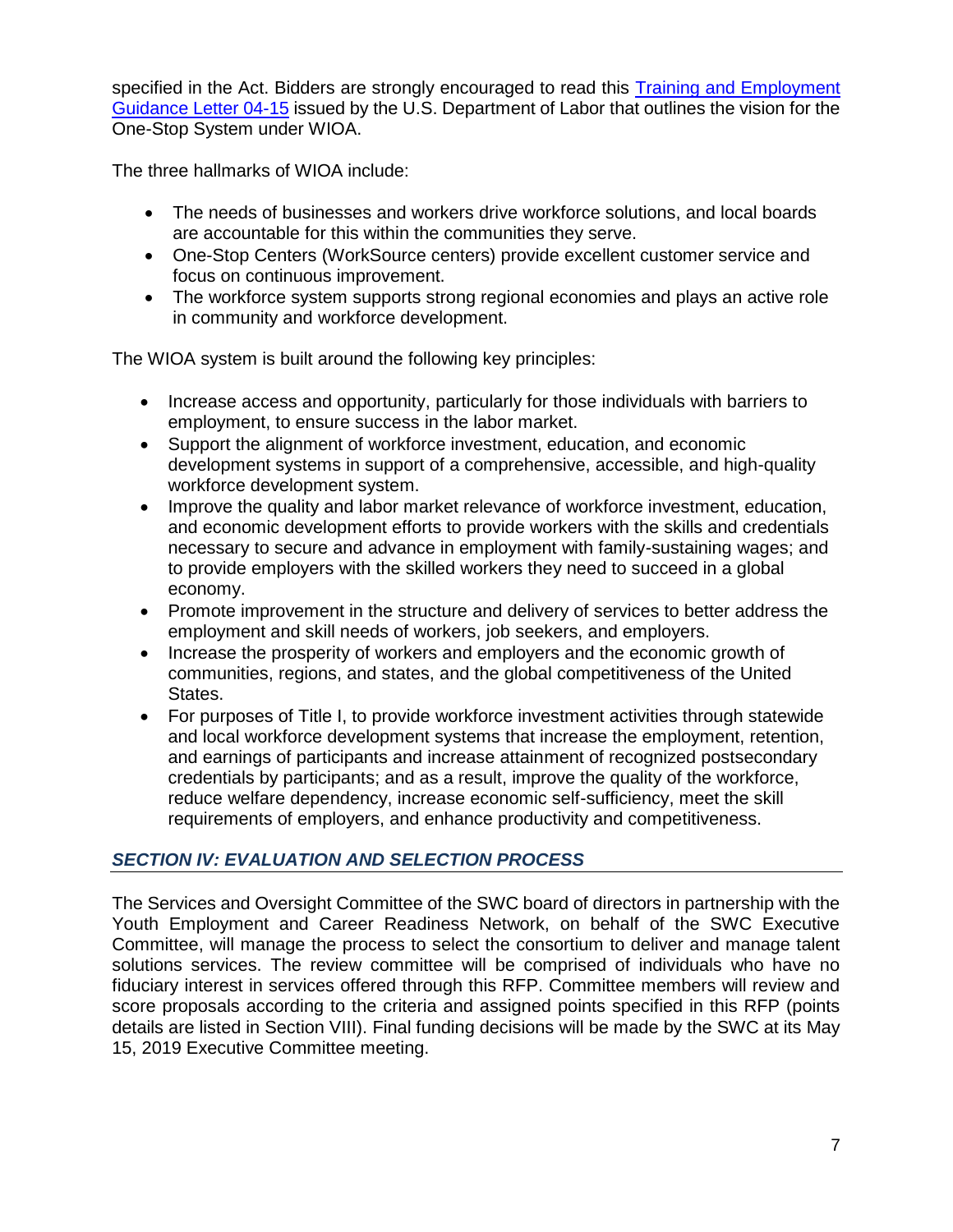## *SECTION V: TIMELINE*

| Dates (2019)*  | <b>Activity and Time (Local Time)</b>                                                                              |  |
|----------------|--------------------------------------------------------------------------------------------------------------------|--|
| February 15    | RFP released and available at www.wdcspokane.com                                                                   |  |
| March 4        | Pre-registration for Bidders' Conference to admin@wdcspokane.com<br>requested (not mandatory)                      |  |
| March 7        | Bidders' Conference, 10:00 a.m. at SWC Office - Event Center**                                                     |  |
| April 22       | Written Q&A deadline - 5:00 p.m.                                                                                   |  |
| April 25       | Proposals due electronically to admin@wdcspokane.com by 12:00 p.m.<br>(noon). Late proposals will not be accepted. |  |
| April 26-May 9 | Evaluation of proposals                                                                                            |  |
| May 10         | Bidding entities selected to present on 5/14 will be notified by 5:00 p.m.                                         |  |
| May 14         | Presentations by selected bidders (by invitation only)***                                                          |  |
| <b>May 15</b>  | SWC Executive Committee proposal award approval                                                                    |  |
| <b>May 16</b>  | Provisional contract award announcement                                                                            |  |
| May 17-June 14 | Contract negotiations                                                                                              |  |
| May 31         | Deadline for appeal by COB                                                                                         |  |
| July 1, 2019   | Contractors begin delivering services                                                                              |  |

\*The SWC reserves the right to make changes to the timeline.

\*\*The SWC will offer a single Bidders' Conference for all four **RFPs** currently posted. To ensure a productive conference, questions may be submitted in advance to [admin@wdcspokane.com,](mailto:admin@wdcspokane.com) which will allow staff time to research each question thoroughly.

\*\*\* The SWC reserves the right to ask selected bidders to give a presentation and participate in a question-and-answer session with the review committee.

## *SECTION VI: ESTIMATED AWARD*

| <b>PROGRAM YEAR 2019-2020 ESTIMATED FUNDING ALLOCATION</b> |           |  |
|------------------------------------------------------------|-----------|--|
| <b>WorkSource System Talent Solutions</b>                  | \$305,000 |  |

Budget Specifics

- Budgets must include all costs associated with operating the contract excluding the items listed below.
- Bidders do not need to include the following in their budget proposals as all will be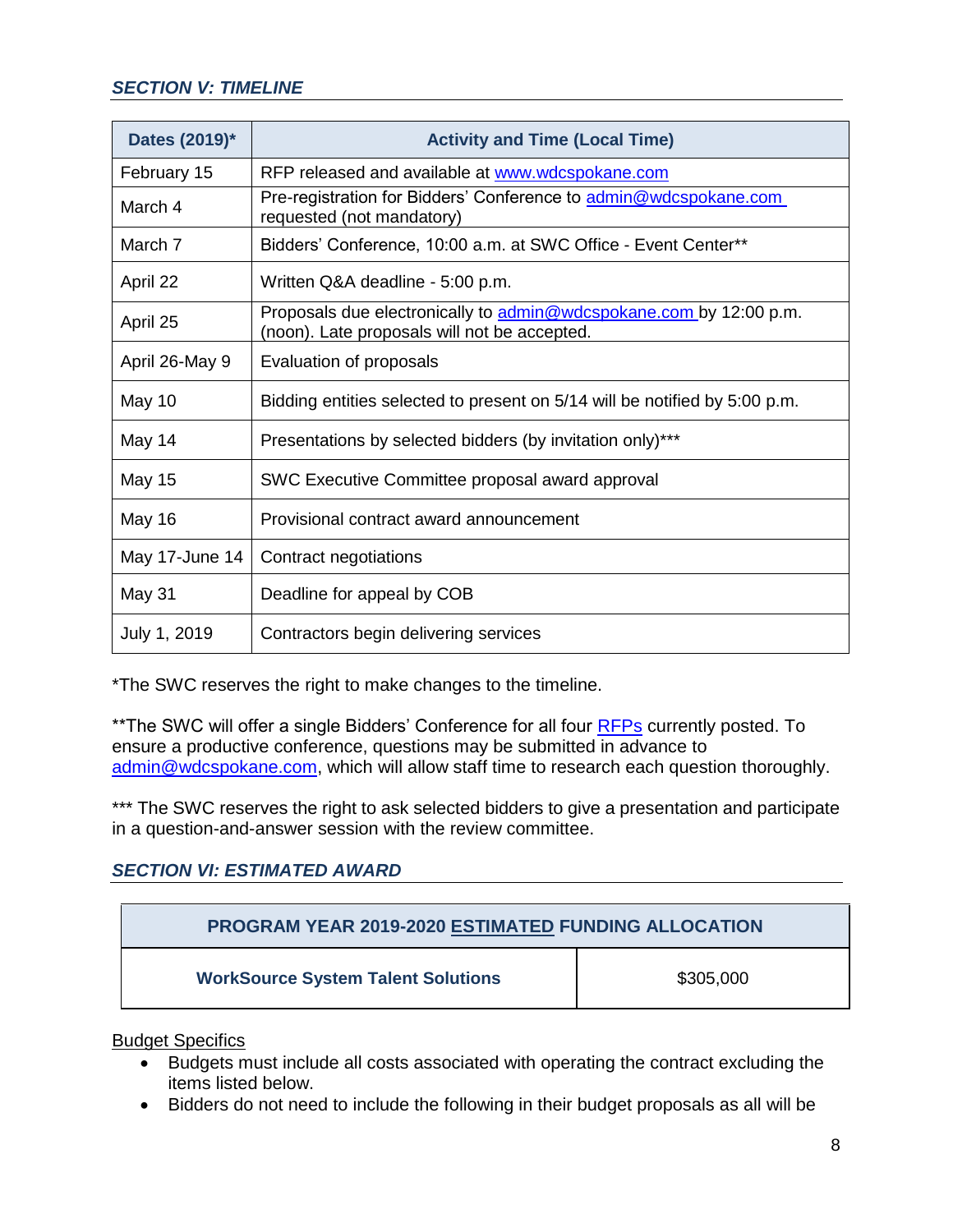covered by the SWC: rent and infrastructure, desks, chairs, supplies, IT and IT support, and desk phones.

- Bidders must include \$500 annually per staff member for Infrastructure Funding Agreement Other Shared Costs, which will support staff training, accessibility enhancements, WorkSource system coordination and more.
- Refer to **budget form** for additional information.

## *SECTION VII: DESIGN*

#### **Talent Solutions Overview**

In order to deliver on the aspirations of the [SWC Local Integrated](https://wdcspokane.com/core/files/wdcspokane/uploads/files/SAWDC%20WIOA%20Local%20Integrated%20Workforce%20Plan%20for%202016-2020_Final.pdf) Workforce Plan, the vision for a functionally integrated WorkSource Campus, WIOA and the SWC board of directors, we are seeking a consortium to provide talent solution services on behalf the SWC and the entire WorkSource System in coordination with three sites on the WorkSource Campus: WorkSource Spokane, Next Generation Zone, and EnVision Center. The intent of [talent](https://wdcspokane.com/employer-resources)  [solutions/](https://wdcspokane.com/employer-resources)business services is to connect employers to workforce development resources with the goals of strengthening and growing the economy, supporting job creation and meeting the hiring needs of employers.

Engagement with business is the cornerstone of our model, which the SWC and partners currently fund using WIOA Title I (funding issued via this RFP), as well as WIOA Titles II, III and IV, WorkFirst-Temporary Assistance for Needy Families (TANF) and other grant funding. In spring 2019, the SWC and WorkSource will be launching a Talent Solutions Center, which will be certified as a WorkSource Connection Site, located at 140 S. Arthur, Suite 300B, consisting of a team of approximately 10 staff. This site will offer by-appointment and walk-in support to employers, business outreach to connect WorkSource system customers with available openings, and other services that meet the needs of local businesses. The site will also offer a Talent Solutions Event Center, which will be available for various events, employers use, and where we will collectively host business-focused workshops and seminars, such as Behavioral Interviewing and Succession Planning. The existing talent solutions staff (currently called the Business Engagement Team) is known for recording the highest number of business services in the statewide WIOA management information system each month, with workforce information being provided to over 1,000 businesses and 180 businesses receiving staff-assisted support monthly.

## **Talent Solutions Goals 2019-2020**

Based on the services allowable under WIOA, as well as guidance from the Spokane Workforce Council board of directors, goals for the contracts associated with this RFP will include:

- 1. Increased community awareness of the services available through the Talent Solutions Center. Specific goals will be negotiated with the successful bidders.
- 2. Increased number of businesses receiving services from the talent solutions team. Specific goals will be negotiated with the successful bidders.
- 3. A wide variety of workshops and course offerings for employers, including in-person and via webinar. Specific goals will be negotiated with the successful bidders.
- 4. Connections between WorkSource System staff and employers for [On-the-Job](https://www.law.cornell.edu/cfr/text/20/680.700)  [Training](https://www.law.cornell.edu/cfr/text/20/680.700) placements in various sectors that meet business need (not necessarily management of the OJT contracts). Specific goals will be negotiated with the successful bidders.
- 5. Partner with WorkSource sites to identify and build regional talent based on employer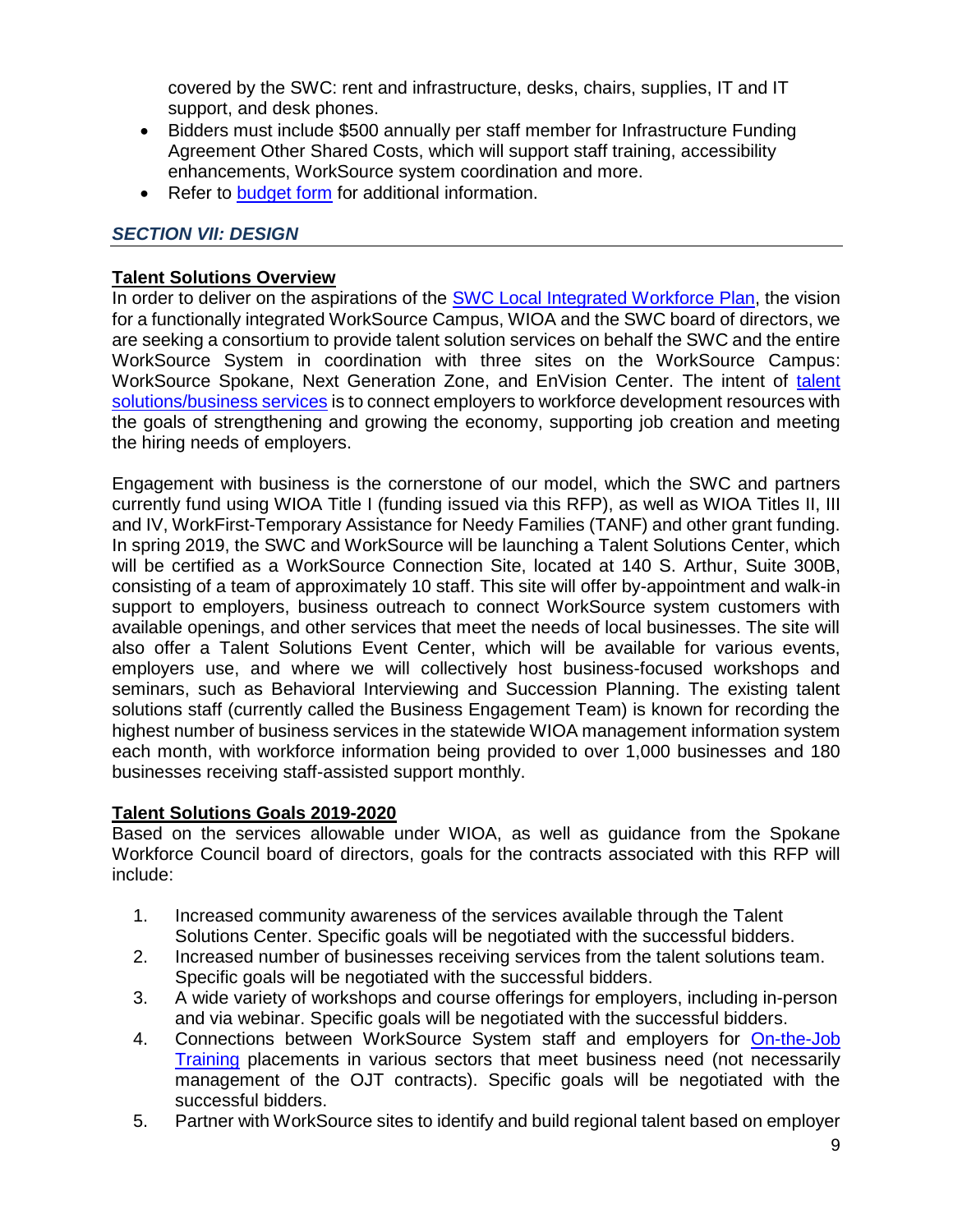needs. These needs will be communicated to the team via SWC sector strategy reports and through regular formal and informal communication.

- 6. Market/promote SWC-prioritized sector information to WorkSource sites to increase awareness of employer needs including hard-to-fill vacancies.
- 7. Creation of various methods of promoting and filling hard-to-fill job openings in Spokane. Specific goals will be negotiated with the successful bidders.
- 8. Employers report being satisfied with the services they receive. Specific goals will be negotiated with the successful bidders.
- 9. All activities listed below are offered, and these activities are provided by professional, highly-qualified staff meeting the minimum skill requirements listed on page 13.

## **Talent Solutions Activities**

The following activities will be provided by the talent solutions team with leadership from the WorkSource operator, with ultimate approval/decision residing with the SWC:

Provision of Basic Talent Solutions Services

- Market and provide talent solutions within Spokane County, or within the Spokane region per approval by the SWC.
- Establish relationships with area employers in order to learn about and ultimately assist with their workforce needs.
- Provide recruitment and placement assistance for employers that meets their needs.
- Understand regional business needs and communicate those needs to the broader WorkSource System.
- Assist businesses with various governmental program offerings, e.g. Federal Bonding, Work Opportunity Tax Credit, etc.
- Connect businesses with labor market information and industry reports.
- Provide assistance with crafting effective job postings and reviewing job descriptions.
- Promote resources available on [www.worksourcewa.com.](file://///SWC-DC/SWC%20Share/Grants-Contracts-Proposals/WIOA%20PY19-20/RFP/Drafts/Business%20Services/www.worksourcewa.com)

Specialized Talent Solutions Services

- In partnership with the Division of Vocational Rehabilitation, provide workplace accommodation consultation, assessment and training for employers hiring/employing persons with disabilities.
- Using various methods, support businesses with fill hard-to-fill job openings in Spokane.
- Assist with candidate screening by serving on interview committees, reviewing applications or other methods developed by the team.
- Conduct business needs assessments including skill gaps of incumbent workforce, and coordinate services and resources to assist.
- Be familiar with a wide variety of pre-employment assessments, including those most commonly used in our region; research assessments; and promote assessment options as it meets business need.

## Talent Pipeline Development and Placement Services

• Develop of On-the-Job Training accounts on behalf of [WorkSource Spokane](https://worksourcespokane.com/) and [Next Generation Zone.](https://nextgenzone.org/)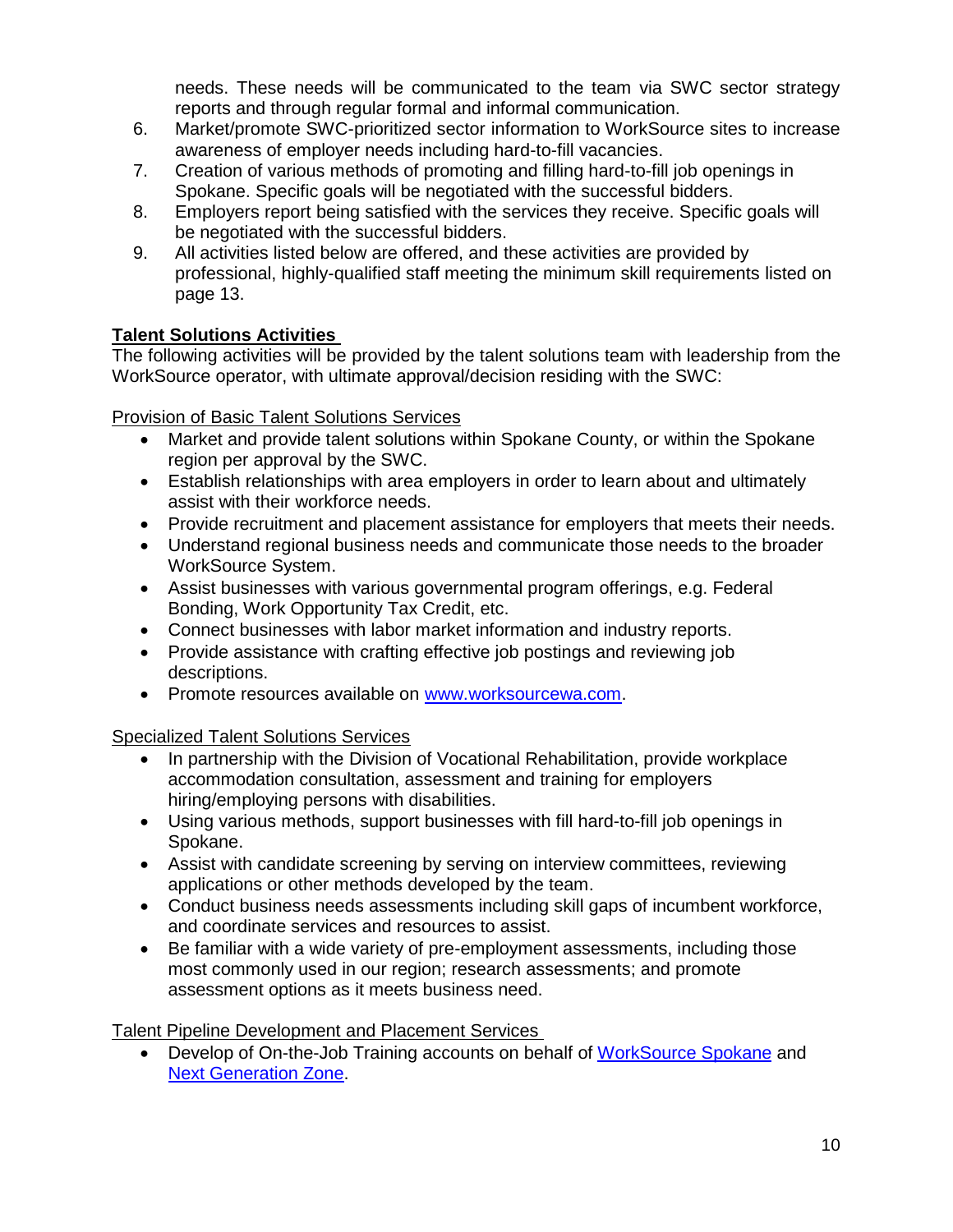- Assist [WorkSource System](https://worksourcespokane.com/partners) with strategies to recruit individuals into in-demand sectors to ensure local employers have the talent pipeline they need to sustain and grow their business(es).
- Assist employers with internships, apprenticeships, customized skills training and incumbent worker training as requested.

## Employer Workshops, Courses and Events

- Offer and/or coordinate large- and small-scale community-wide job fairs and events.
- Offer and/or coordinate Featured Employer sessions and company-specific hiring events in partnership with [WorkSource Spokane](https://worksourcespokane.com/) and [Next Generation Zone.](https://nextgenzone.org/)
- Conduct industry-specific and targeted job fairs, including assistance meeting equal opportunity requirements.
- Coordinate and conduct business engagement events in SWC-targeted industries (see [Local Integrated Workforce Plan](https://wdcspokane.com/core/files/wdcspokane/uploads/files/SAWDC%20WIOA%20Local%20Integrated%20Workforce%20Plan%20for%202016-2020_Final.pdf) for more information).
- Provide both no-cost and for-fee workshops, courses and trainings in-person and via webinar on workforce topics, such as:
	- o Behavioral interviewing
	- o Succession planning
	- o Using assessments in the hiring process
	- o Americans with Disabilities Act
	- $\circ$  Diversity in the workplace
	- o Employment law
	- o Best practices on promoting from within

## Partnership Development

- Explore in-depth partnership opportunities with area employers, such as identifying businesses to promote and/or financially support the Talent Solutions Center and WorkSource System offerings, e.g. hiring events, job fairs, tours, sector reports, etc.
- Create and maintain an engagement strategy with the Inland Northwest Society of Human Resource Management (INSHRM).
- Establish and maintain effective relationships with firms that can respond to business needs including economic development, small business development centers, labor organizations, education partners, Washington State Department of Commerce, associations, chambers of commerce, etc.

# Layoff Aversion and Layoff Response

- Coordinate comprehensive [layoff response/](https://www.doleta.gov/layoff/rapid.cfm)[Rapid Response](http://media.wpc.wa.gov/media/WPC/adm/policy/5603.pdf) strategies and outplacement assistance in partnership with WorkSource:
	- $\circ$  Immediately contacting an affected employer to assess the layoff situation and develop a strategy to address it.
	- o On-site contact with employers and labor unions, as applicable, to assist affected workers.
	- $\circ$  Convening service partners to deliver services to affected businesses and workers.
	- $\circ$  Coordinate targeted hiring events to connect businesses with available workers.
	- $\circ$  Coordinate with WorkSource to connect affected employees to workshops and other needed group intervention activities. Such services include:
		- Reviewing affected workers' assistance needs;
		- Providing workshops to assist with career transition, job search,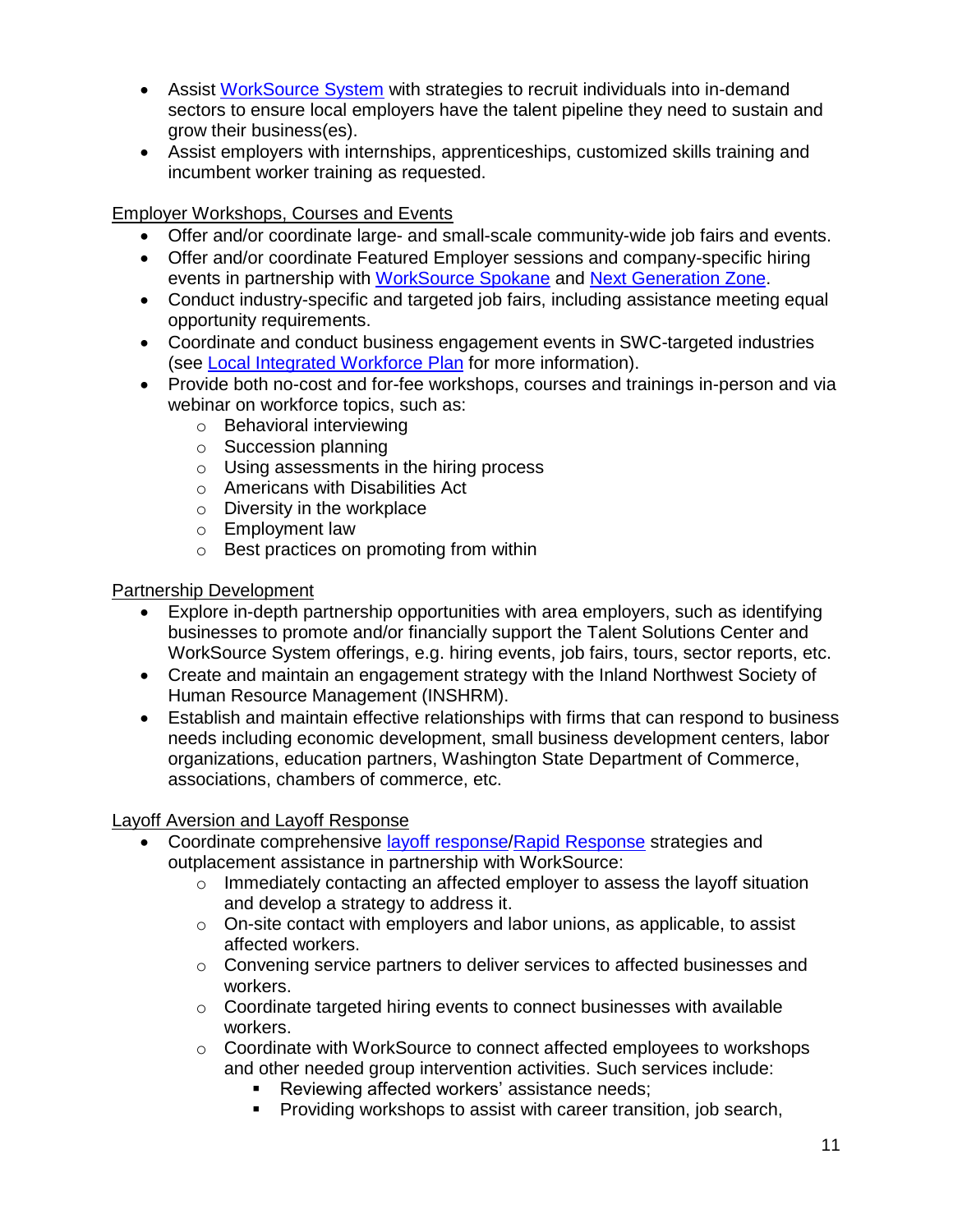résumé preparation, and interviewing techniques;

- Assess re-employment prospects for workers in the local community, working in collaboration; and
- **•** Providing information on resources to meet the short and long-term needs of affected workers.
- Develop comprehensive [layoff aversion](https://businessengagement.workforcegps.org/blog/Rapid-Response/2017/07/19/14/25/Rapid-Response-Regulations-Series-6-Layoff-Aversion) strategies and activities to prevent or minimize unemployment, including:
	- $\circ$  Ongoing engagement, partnership, and relationship-building activities with businesses in order to create an environment for successful layoff aversion efforts.
	- $\circ$  Assistance to employers in managing reductions in force, which may include early identification of firms at risk of layoffs and assessment of the needs of and options for at-risk firms.
	- $\circ$  Connecting businesses to resources such as business assistance programs, market analyses and economic development activities to address needs and prevent layoffs.
	- $\circ$  Work with SWC staff and WorkSource operator to develop systems and processes for identifying and gathering information for early warning of potential layoffs or opportunities for layoff aversion.
	- o Providing reports to SWC and WorkSource operator on collected business intelligence that provides trends, patterns, statistics and figures that helps to develop strategies to retain, attract and expand jobs.

## Data and Tracking

- Track all services in the data management information system provided by the State of Washington, and utilization by all Talent Solutions Center staff of the SWC's customer resource management tool.
- Collect information from employers regarding in-demand skills, competencies and industry-valued certificates/credentials and provide trend data to the SWC.

## Sector Partnerships/Sector Strategies

The Spokane Workforce Council will convene employers and educators to work on sector partnership initiatives and sector strategies, and will work with the talent solutions team to advance these efforts. Sector partnerships/strategies includes designing workforce services in partnership with public schools, colleges, and universities to ensure education and training aligns with targeted industry needs. These sectors must also be aligned with economic and business development efforts to maximize effectiveness. To assist the SWC with this task, the talent solutions team will:

- Build relationships with employers that reflect regional employment demands and/or disciplines for which customers are in training.
- Work with WorkSource System partners to develop a systematic approach regarding how employers will be contacted and how those contacts will be tracked.
- Assist the SWC and WorkSource operator in creating a strategic communications plan to build and/or expand WorkSource/Talent Solutions Center brand awareness with employers in Spokane County.

## **Role of the WorkSource Operator**

the WorkSource operator will lead the [talent solutions team](https://worksourcespokane.com/for-employers) in cooperation with the SWC Chief Operations Officer to ensure the team is working on behalf of all businesses and with the entire WorkSource system. The WorkSource operator will lead the team by functionally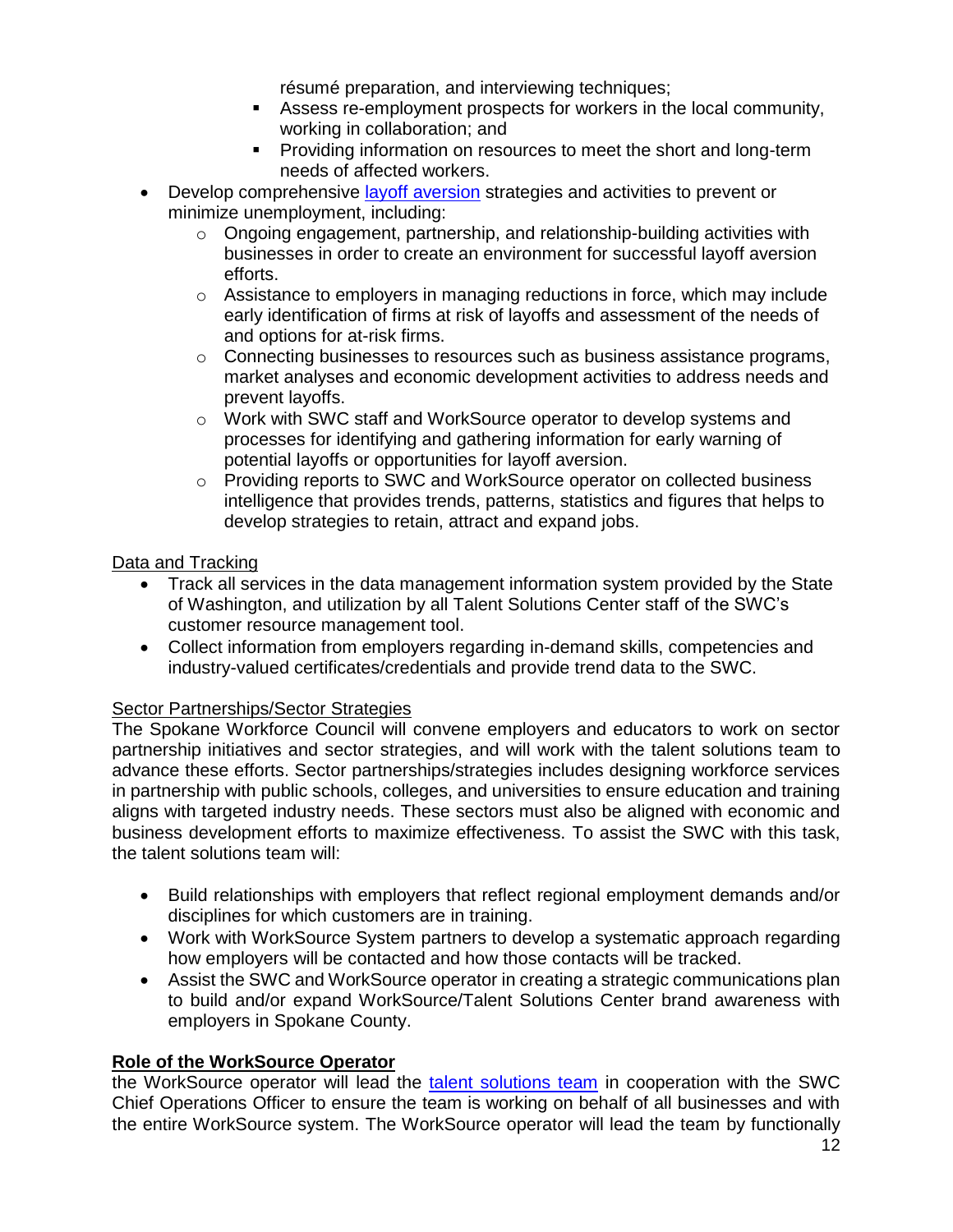or directly supervising the team manager, depending on the design proposed by bidders; approve team strategies and goals; work on behalf of the SWC to implement changes and provide and/or coordinate staff training and continued professional development; and lead [equal opportunity](https://wdcspokane.com/core/files/wdcspokane/uploads/files/G105-EEO%20reformated%2011-2012.pdf) policy implementation and maintenance. The ultimate goal is to have the team recognized as the go-to business resource for talent solutions in Spokane County.

While we have made great strides in creating a dynamic, cutting-edge talent solutions team, the WorkSource operator will be responsible for continuing the team's growth and working with the SWC to operationalize our vision of this team serving as the go-to business resource for talent solutions in Spokane County. Please see the [WorkSource Campus Operations RFP](https://wdcspokane.com/rfps) for additional information about the WorkSource operator.

## **Team Manager Essential Functions**

- Manage the day-to-day operations of the talent solutions team with guidance and leadership from the WorkSource operator.
- Create and/or maintain a working environment that motivates staff and ensures a high level of staff morale while meeting performance targets.
- Develop and maintain a plan for team members that ensures all work described in this RFP is completed and provide reports to the operator/SWC highlighting accomplishments and challenges.
- Develop and maintain a work plan that aligns with the goals of WIOA Title I and leveraged funding sources and is agreed to by all agencies employing talent solutions team staff.
- Ensure all team members correctly collect and enter data into required data systems.
- Develop practices to manage work to ensure the team reaches WIOA employer performance targets.
- Participate in and/or facilitate meetings with employers to establish, expand and improve understanding and utilization of economic development programs and WorkSource System services.
- Organize or delegate the organization of employer forums and job fairs in coordination with WorkSource System partners.
- In coordination with the WorkSource operator and SWC, coordinate marketing and public relations efforts.
- Represent the WorkSource System at community events, especially those designed for area employers.
- Attend meetings designed to attract or retain businesses in Spokane County.
- Obtain or maintain proficiency in providing labor market information, providing area profiles, providing wage survey data to determine prevailing wages, and disseminating market and wage information to employers, government agencies, and the local community.
- Provide presentations to employers and WorkSource System staff and partners relating to talent solutions.
- Lead the [WorkSource Connection Site Certification process](http://media.wpc.wa.gov/media/WPC/adm/policy/5612.pdf) for Talent Solutions Center.

# **Team Manager Essential Skills**

• Previous experience managing WIOA contracts, or a plan approved by the SWC to ensure strict adherence to all federal, state, and local regulations and policies.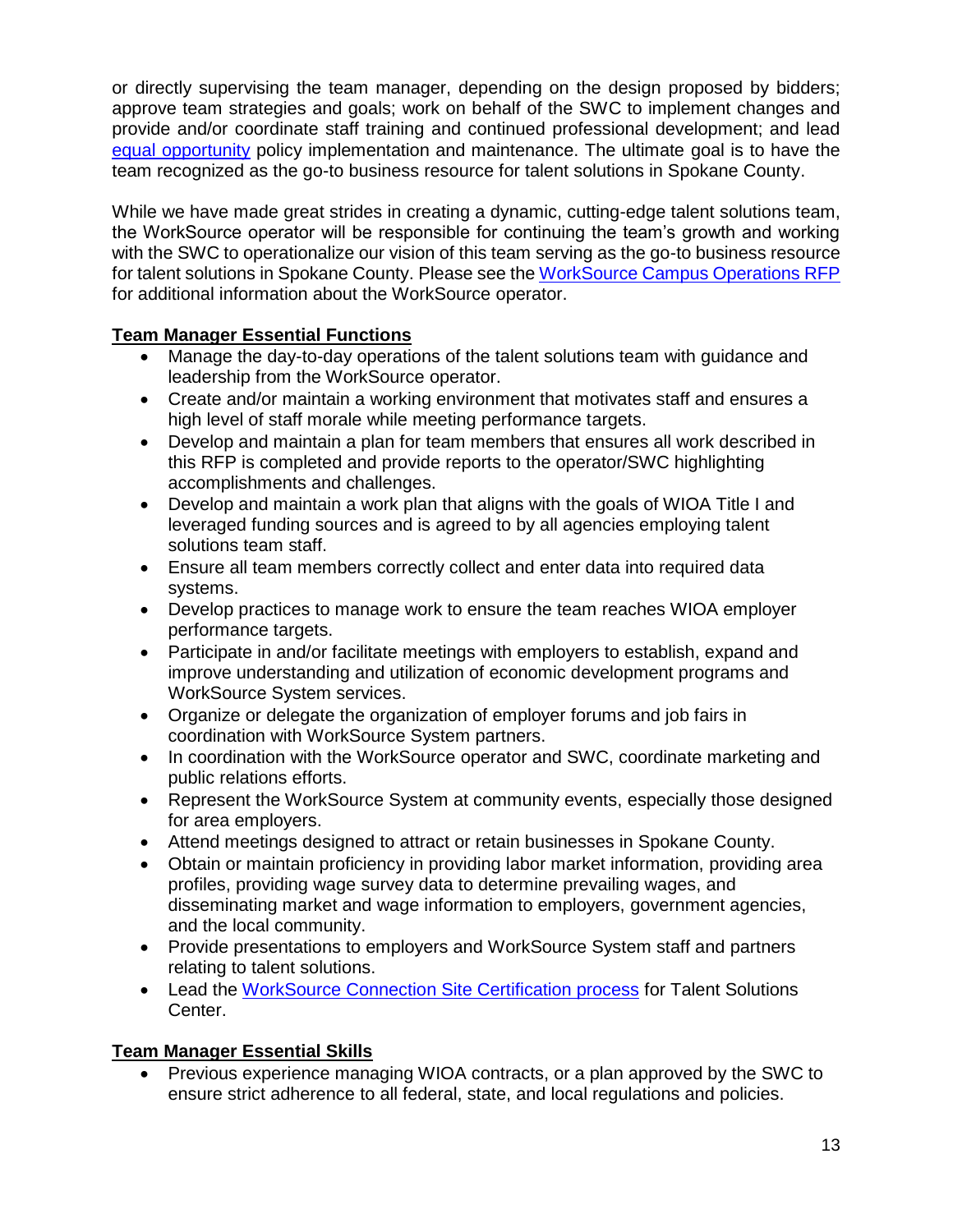- Have the ability to manage staff from various agencies, and the ability to make decisions on behalf of the team with guidance from the WorkSource operator and in work partnership with consortium agencies.
- Be an inspirational, goal-driven and highly professional leader.
- Have the ability to implement, with assistance from the WorkSource operator and the SWC, a wide variety of rules and regulations including WIOA federal law and [SWC](https://wdcspokane.com/policies)  [Policies.](https://wdcspokane.com/policies)
- Have the ability to ensure the team reaches goals while utilizing an inclusive, partnership-based approach.
- Be familiar with Customer Centered Design principles and seek to utilize them as much as possible.
- Be a skilled communicator who is flexible and willing to communicate changes as the needs of the WorkSource Campus evolve.
- Be willing to negotiate and compromise to achieve mutually beneficial goals.
- Have a commitment to partnership.
- Be sensitive to the feelings of staff as they work through changes.

## **Team Member Essential Skills**

- Trusted and dependable business service professionals.
- Skilled at addressing the talent development needs of businesses.
- Ability to build relationships with business representatives in order to connect them to the workforce development system, WorkSource Campus services, other available resources and services, business startup assistance, industry roundtables, human resource assistance, etc.
- Specialized in and focused on meeting the needs of businesses.
- Skilled at building long-term relationships in order to better understand and address business needs.
- Skilled at referring businesses to a network of services to support human resources development and business growth.
- Ability to contribute to the design and implementation of regional, industry-driven sector strategies.
- Thorough understanding of the needs of local job seekers, including an existing relationship with WorkSource or a plan approved by the SWC regarding how such a relationship will be formed and maintained.
- Ability to establish linkages between employers and job seeker services by coordinating closely with the WorkSource system.
- Knowledge of regional industries and employers.
- Strong business acumen and professional presence.
- Ability to work with various demographics, large and small businesses and educational partners.
- Knowledge of the region, including demographic, economic, political and social factors.
- Proven ability to deliver services using a consortium or partnership model.

# **WorkSource Campus Hours of Operation and Closures**

To ensure a cohesive WorkSource Campus, as well as safety of staff and customers, the SWC will be establishing a policy regarding hours of operation and minimum closures for the campus. Each operator has the authority to close their respective site due to inclement weather or other necessity.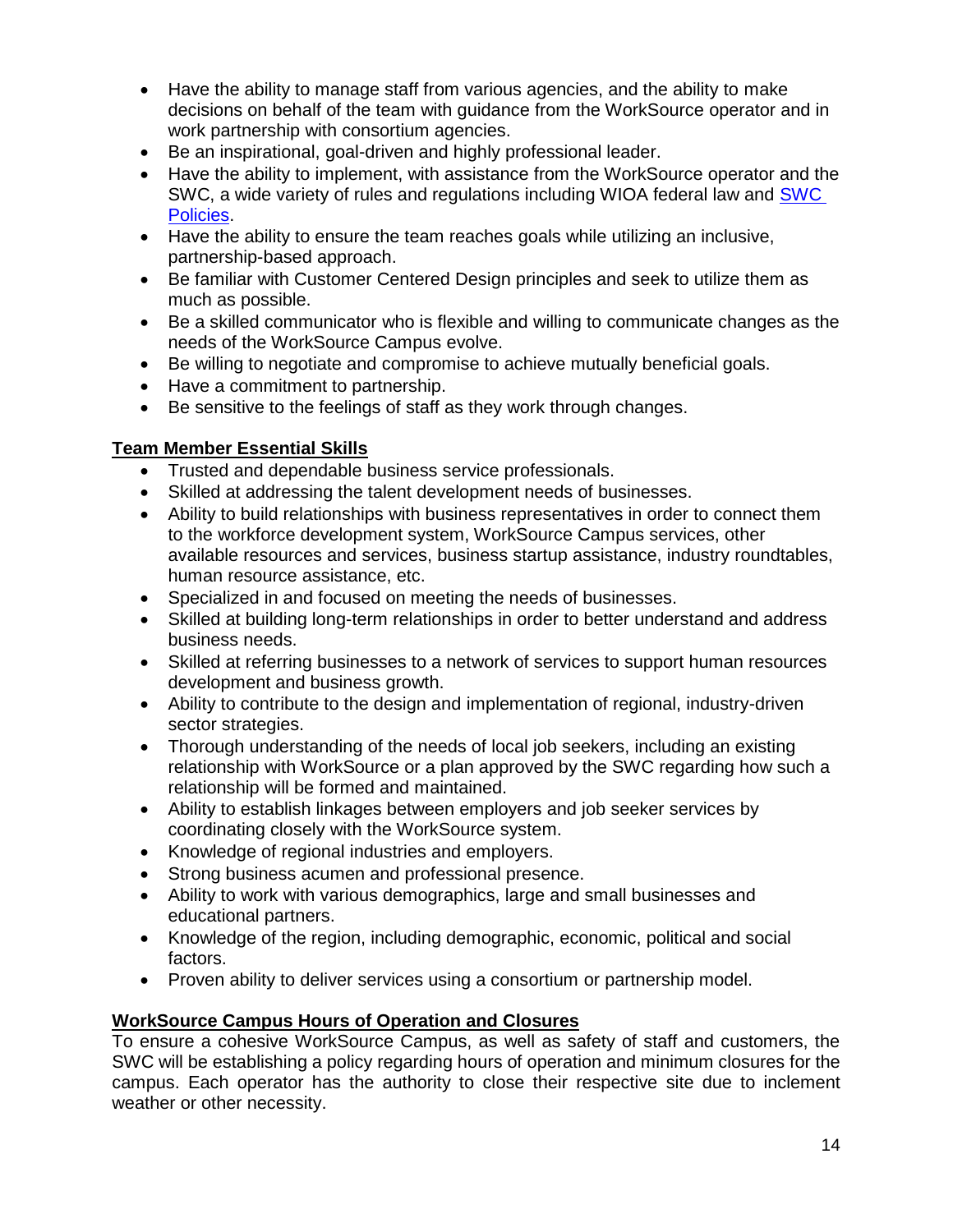Consistent hours of operation, as outlined below, assist WorkSource Campus security with providing service during standard business hours. These hours apply to WorkSource Spokane, Next Generation Zone, EnVision Center and the Talent Solutions Center.

- Buildings will be unlocked and open for customers from 9:00 a.m. to 5:00 p.m. Monday through Friday.
- Staff training and development, staff meetings, and team meetings will occur from 8:00 a.m. to 9:00 a.m. Monday through Friday.
- All sites will be closed to customers the following days:
	- o New Year's Day January 1\*
	- o Martin Luther King, Jr. Day Third Monday in January
	- o President's Day Third Monday in February
	- o WorkSource System Staff Training Day One day each spring (April-June)
	- o Memorial Day Last Monday in May
	- o Independence Day July 4\*
	- o Labor Day First Monday in September
	- o Veteran's Day November 11
	- $\circ$  Thanksgiving Day Third Thursday in November\*
	- o Christmas Day December 25\*

If a legal holiday falls on a Saturday, the preceding Friday will be observed as the holiday. If a holiday falls on a Sunday, the following Monday will be observed as the holiday. For the holidays indicated above with an asterisk, if the holiday falls on a Tuesday or Thursday, the day prior to or following the holiday will be closed to customers but open for staff. It is anticipated that work difficult to accomplish when customers are in the center will be accomplished during these days, such as deep cleaning of the site, site repairs, file maintenance, etc.

#### **Talent Solutions Center Leaseholder Responsibilities**

Throughout the life of the contract associated with this RFP, the SWC will be the leaseholder for the Talent Solutions Center and event center space. In this role, the SWC will provide at no cost all aspects of the physical space necessary to operate the center, including the space/rent, electricity, internet access, phones and phone lines, IT server and support, furnished workspaces, furnished staff breakroom, furnished conference and meeting rooms, etc. Additionally, at least for the first year, the SWC will provide supplies such as pens, paper, copy paper, etc. Once an annual supply cost is known, it is possible these costs will be shared using a resource sharing agreement or similar agreement. Individual agencies will be responsible for suppling or paying the SWC to supply computers, tablets, etc.

Agencies with staff located in the center will be required to sign a sublease agreement and pay \$1.00 annually – a Washington State requirement for a legally binding sublease agreement.

All facility-related decisions will be made by the leaseholder in collaboration with the appropriate parties. However, leaseholder authority is limited to the physical facility and does not include being responsible for the design layout, customer flow, or where specific staff workspaces are located within the center (other than as each apply to cost and resource sharing), as this is the responsibility of the Talent Solutions Center Manager (team manager).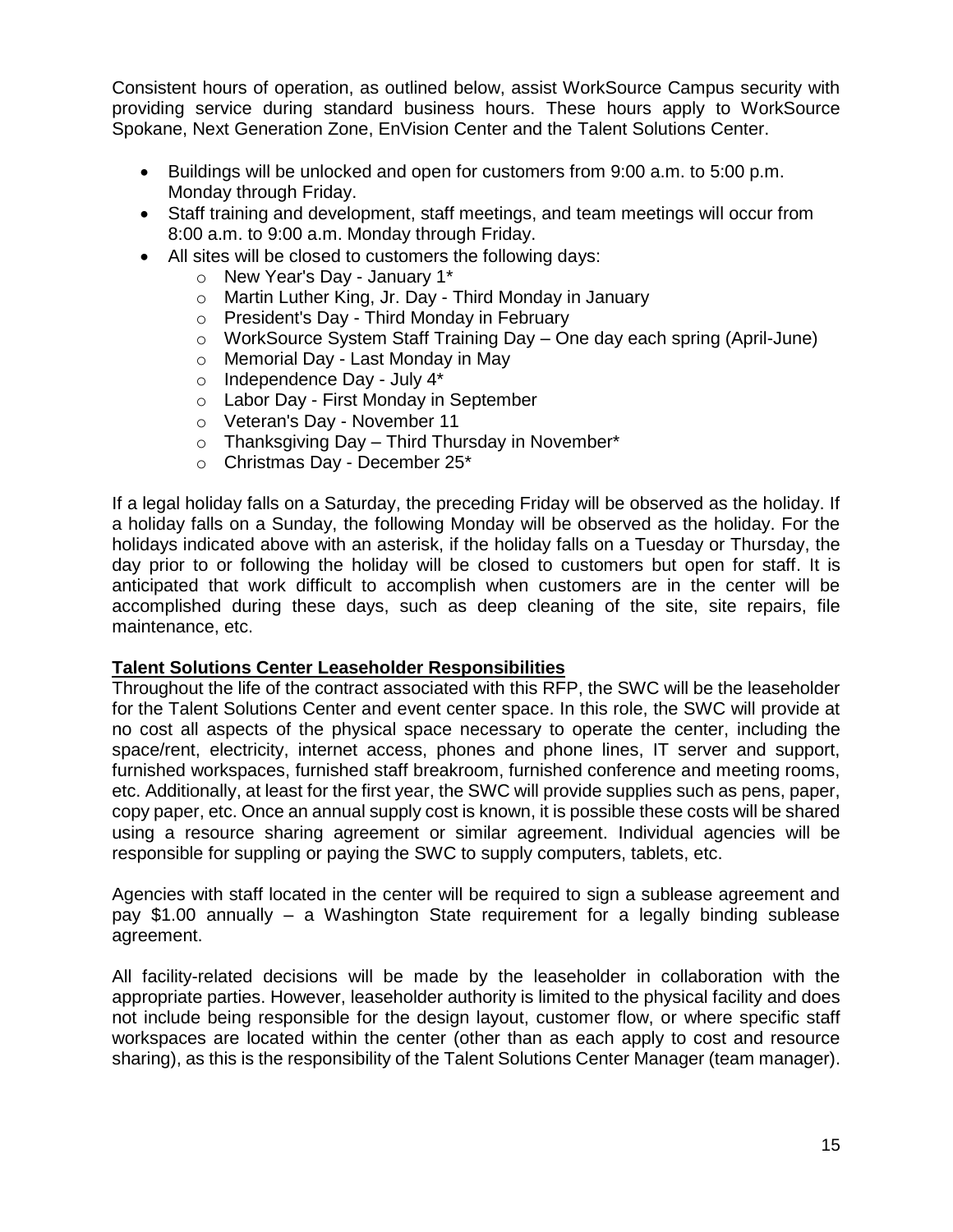## **Consortium Responsibilities**

In addition to providing the services outlined in this RFP, the selected consortium will also have a role in working with partners supporting other talent solutions team staff (see following section) to achieve targets. Each agency providing staff for the team will be responsible for working through the team manager and WorkSource operator to ensure the work plan and day-to-day work of individual staff meet leveraged programs/funding streams goals as well as the overall team goals. The consortium is expected to develop methods for ensuring the success of the team manager and individual staff, and the team manager is expected to honor the contributions of all funding streams, including associated program/contract goals, while also ensuring all staff on the team have the skills described above. As this team will be externally-facing and representing the SWC and entire WorkSource system, it is critical that the selected consortium creates a process for determining and evaluating the staff and skills required to serve on this team. Additionally, the WorkSource operator will have a role in determining if the staff members selected meet the needs of the team and the SWC's vision for talent solution services.

## **Functional Leadership**

In blended teams throughout the Spokane WorkSource system, members from multiple agencies serve on functional teams with a functional leader. This leader coordinates the day to day work/activities of the members of the team, and in many cases, the functional team leader may be from a different agency than some of the team members. It is important for staff members to distinguish the differences between their agency supervision and functional team leadership. The table below illustrates how functional leaders and agency supervisors share responsibility for staff supervision.

| <b>AGENCY SUPERVISOR</b>                    | <b>FUNCTIONAL LEADER</b>                |
|---------------------------------------------|-----------------------------------------|
| Conducts performance evaluations            | Provides input to agency supervisor for |
|                                             | performance evaluations                 |
| Approves agency staff vacations and other   | Coordinates team member leave requests  |
| leave requests                              | with agency supervisor based on         |
|                                             | operational needs                       |
| Approves agency staff travel requests and   | Coordinates team member travel requests |
| reimbursements                              | with agency supervisor based on         |
|                                             | operational needs                       |
| Prepares and provides specific agency       | Prepares and provides functional team   |
| required training for staff in coordination | specific training for team members      |
| with functional leader to mitigate impact   |                                         |
| upon the work of the team                   |                                         |
| Communicates outcomes of any issues         | Forwards issues regarding team members  |
| involving agency staff with the functional  | to the agency supervisor to assist in   |
| leader                                      | resolution                              |

# **Current Talent Solutions Team Overview**

The existing talent solutions team at WorkSource Spokane (which will be moving to the Talent Solutions Center in March 2019) consists of eight staff and one manager representing the following agencies: Employment Security Department, Career Path Services and Division of Vocational Rehabilitation. As all may have some funding dedicated to talent solutions services in PY19, it is expected the selected consortium will work with these agencies to ensure the success of the Talent Solutions Center.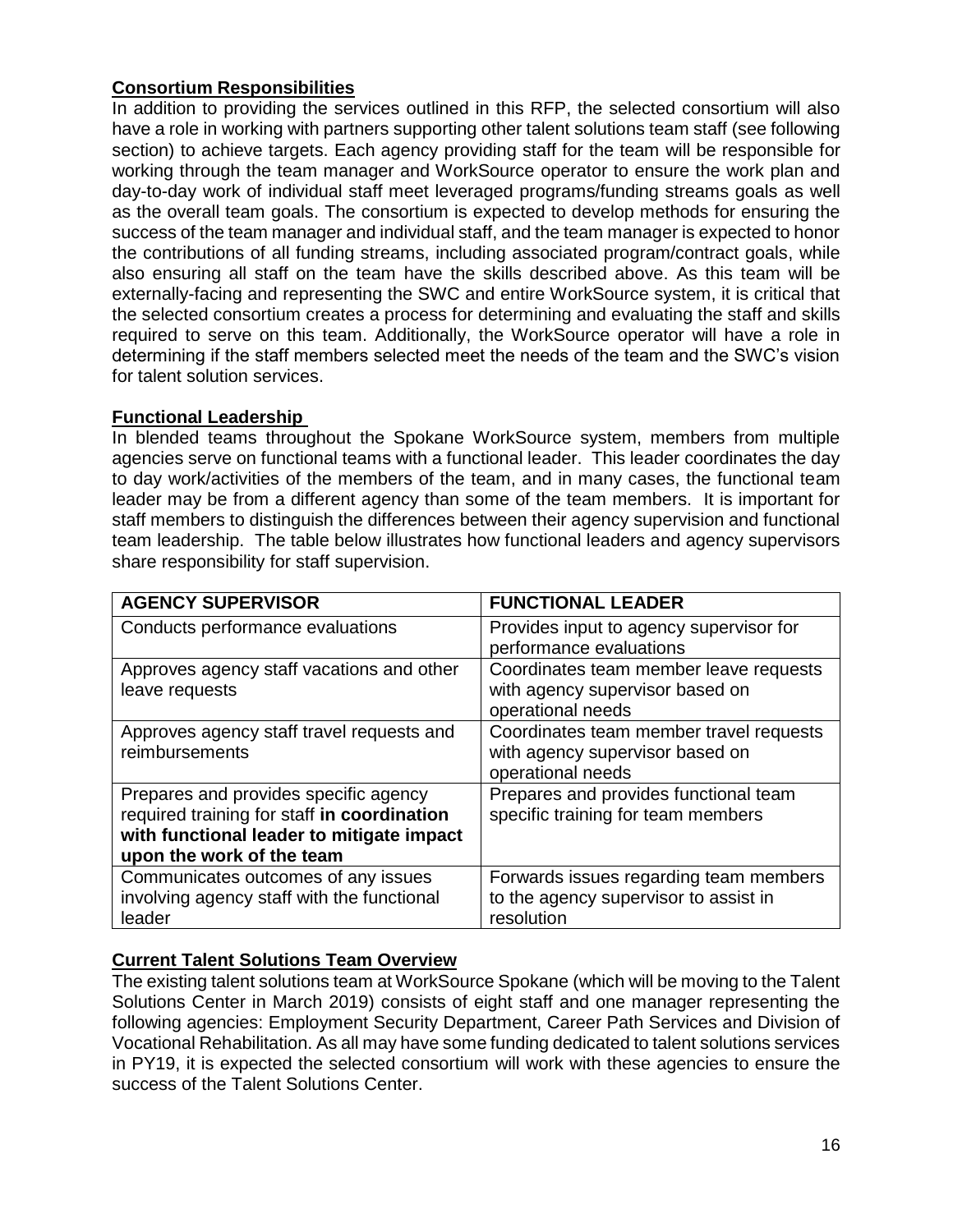To assist bidders with creating their WIOA Title I budget(s), the following outlines the current operating budget. It is anticipated the PY19-20 operating budget will be similar, but that depends on partners agreeing to continue the existing funding model. Bidders are welcome to explore additional leveraged funding sources, which would increase the overall operating budget.

The current operating budget of the talent solutions team is approximately **\$695,000**, which supports eight (8) team members, one team manager, support staff and agency leaders (excluding the WorkSource operator as that contract is bid out separately). Current PY18-19 funding per source includes:

- WIOA Title I (available through this RFP) **\$305,000**
- Examples of other funding currently utilized by team **\$390,000**
	- o Jobs for Veterans State Grant
	- o Opportunity Partnership
	- o Spokane Community College and Spokane Falls Community College Student Employment Navigation Grant
	- o Temporary Assistance for Needy Families (TANF)
	- o WIOA Title I Rapid Response-Dislocated Worker
	- o WIOA Title III Wagner-Peyser
	- o WIOA Title IV

#### **Overview of WorkSource Spokane Campus**

Bidders should review the WorkSource and Next Generation Zone [service providers RFPs](https://wdcspokane.com/rfps) for information regarding the design of each site in 2019-2020.

#### **WorkSource Spokane**

[WorkSource Spokane](https://worksourcespokane.com/) is a proud partner of the nationwide system of American Job Centers and provides a full range of assistance to job seekers and businesses under one roof. Please note most business services will be moving to the Talent Solutions Center on the WorkSource Campus in spring 2019. Annually, WorkSource Spokane serves over 8,000 customers inperson, with 4,600+ co-enrolled in WIOA Title I Adult, and 600+ enrolled in Dislocated Worker Basic Career Services in 2018. We anticipate most to all customers to be co-enrolled in WIOA Adult Basic Career Services in 2019-2020, with another 1,500 being enrolled in Dislocated Worker Basic Career Services. Approximately 11,500 more customers receive on-line services. In addition to one-on-one services, staff at WorkSource offer over 500 workshops each year, which are attended by approximately 6,500 customers (workshop visits, not individual customers).

Established under the Workforce Investment Act and reauthorized in the [Workforce](https://www.doleta.gov/wioa/)  [Innovation and Opportunity Act of 2014,](https://www.doleta.gov/wioa/) the center offers training referrals, career counseling, job listings, and similar employment-related services. WorkSource Spokane, which is a certified Comprehensive One-Stop Center, has staff representing various partner organizations who provide these services and collectively employ approximately 55-60 staff and supervise approximately 10 volunteers. Partner organizations physically at WorkSource Spokane include:

- Career Path Services
- Community Colleges of Spokane
- Division of Vocational Rehabilitation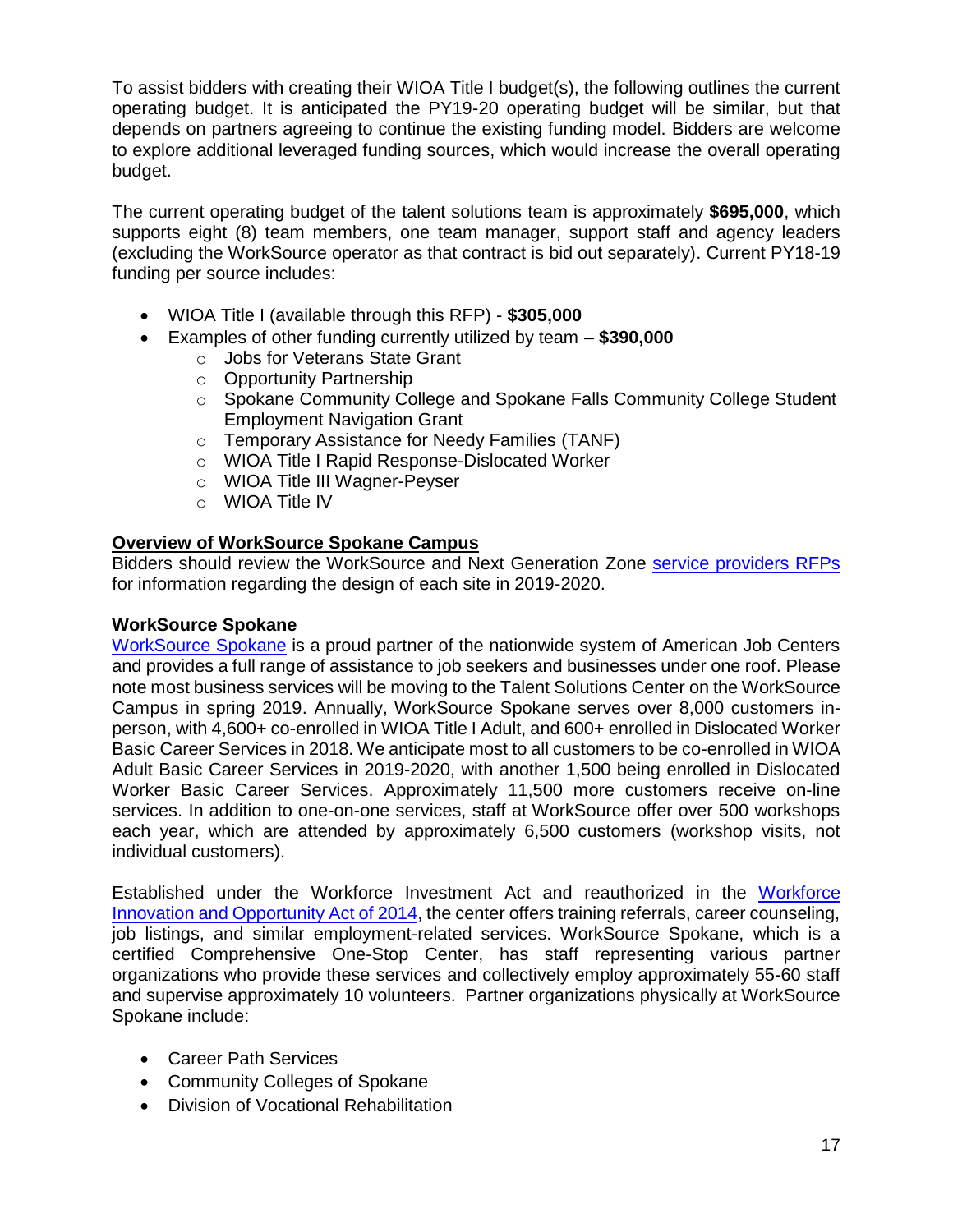- Employment Security Department
- Washington State Department of Labor and Industries

#### **Next Generation Zone**

The [Next Generation Zone,](https://nextgenzone.org/) our region's only career and education one-stop center for young adults ages 16-24, is home to approximately 17-20 staff representing various partner organizations. As a WorkSource Affiliate site, it is connected to the public workforce system and the nationwide system of American Job Centers. Each year the Next Generation Zone provides over 1,750 young adults with career information, and of those, approximately 750 young adults receive individualized in-person career and education services.

The Next Generation Zone is designed to serve young adults that are not connected to the workforce or postsecondary education by focusing on relationships through re-engagement to address barriers to employment and education. The ultimate goal is for each young adult to successfully obtain a job and/or enter an education or training program. About half of the youth served come to the Next Generation Zone because they were not successful in high school for a variety of reasons. The site offers onsite education resulting in High School Equivalency (GED) through the Open Doors Reengagement Program and Community Colleges of Spokane. Most youth have experienced trauma of some kind, and we take a trauma-informed approach in program design, policies, processes, and one-on-one interactions with youth. Last year, the Next Generation Zone had over 150 youth graduate with their High School Equivalency certificate, and placed over 120 young adults into employment and/or post-secondary education. Young adults who complete Next Generation Zone programming earn an average of \$12.45/hour, and 125 youth completed the 36-hour 21<sup>st</sup> Century Career Skills Academy in 2018.

Partner organizations physically at the Next Generation Zone include:

- Career Path Services
- Goodwill Industries of the Inland Northwest
- NorthEast Educational Service District 101
- Spokane Community College

#### **EnVision Center**

The City of Spokane began working on a concept for a collaborative social services site in June 2017 with the goal of reducing barriers for those seeking services. The hard work of a Project Team including staff from the City, the SWC and the Spokane Housing Authority, is paying off with the opening of an [EnVision Center](https://www.hud.gov/envisioncenters) expected in early 2019. The Spokane EnVision Center is one of 18 HUD-designated EnVision Center Demonstration Sites in the United States designed as centralized hubs that serve as an incubator to support four key pillars of self-sufficiency: (1) economic empowerment, (2) educational advancement, (3) health and wellness, and (4) character and leadership. Spokane's EnVision Center will be located at 130 S. Arthur St. on the second floor of the WorkSource building, and it will serve as a one-stop for a variety of services including housing assistance, healthcare access, preemployment, re-entry/justice, basic needs assistance (food assistance, clothing closet), peer mentoring and educational workshops. Provider agency commitments are being finalized and it is anticipated up to 35 staff will have workstations in the center. Once established, the site will apply to be certified as a WorkSource Connection Site, and it is expected to serve up to 100 customers each day through a collaborative service model once fully operational. The site will provide many WorkSource customers enrolled in WIOA Title I with access to services necessary to attain or retain employment, such as stable housing, community resources, and financial well-being services.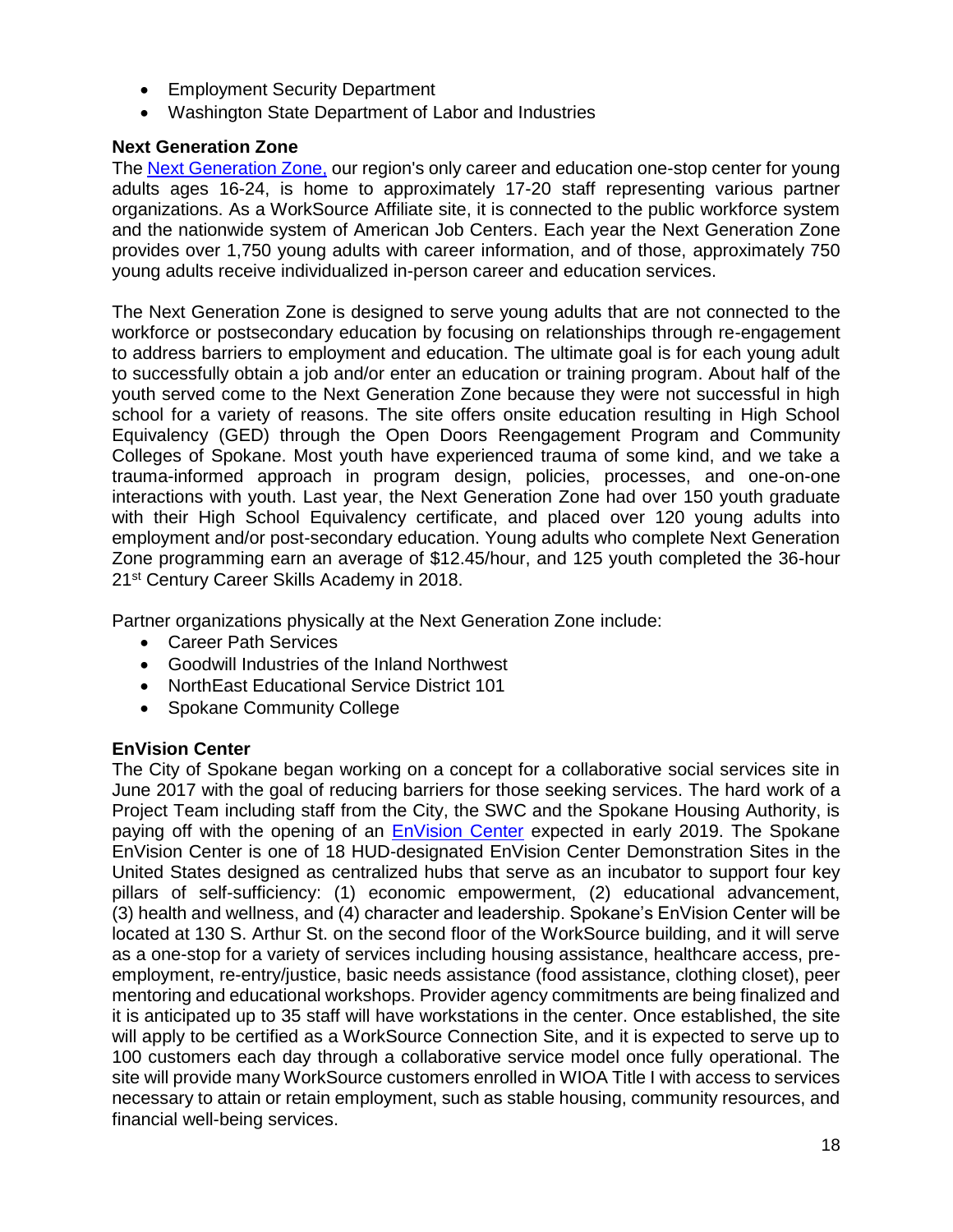#### **Talent Solutions Center**

As described throughout this RFP, the SWC and WorkSource will be launching a Talent Solutions Center in early 2019, which will be certified as a WorkSource Connection Site located at 140 S. Arthur St., Suite 300B. This site will offer by-appointment and walk-in support to employers, as well a Talent Solutions Event Center, which will be available for employers to use as needed, and where we will collectively host business-focused workshops and seminars.

#### **Other Affiliated Sites**

In addition to the sites on the WorkSource Campus – WorkSource Spokane, Next Generation Zone, Talent Solutions Center, and EnVision Center - the WorkSource System is also comprised of [other affiliated sites,](https://worksourcespokane.com/partners) including 18 off-campus connection sites and one satellite office.

Our connection sites provide general information about WorkSource Spokane and employment related services to job seekers. These off-campus connection sites include:

- Goodwill Industries of the Inland Northwest
- Spokane Community College
- Spokane Falls Community College
- YWCA Spokane
- Spokane Public Library District (3 locations)
- Spokane County Library District (11 locations)

Our satellite office on Fairchild Air Force Base is housed within the Airman and Family Readiness Center. Workforce professionals at this site prepare transitioning military service members and their spouses with key skills to gain employment in the Spokane area and provide career coaching services to the entire base community.

#### **Performance Metrics**

While the talent solutions team will not be directly responsible for ensuring WIOA job seeker targets are met (listed below under Adult, Dislocated and Youth), they are responsible for supporting WorkSource Spokane and the Next Generation Zone in reaching these goals by connecting them with businesses for job placement, on-the-job training placements, job fairs, hiring events, and more. The team will also be responsible for reaching WIOA employerspecific targets once they are established by the State of Washington. In absence of state established performance targets, the SWC will negotiate contract-specific performance targets with the selected consortium.

The following chart demonstrates anticipated program targets, but it is important to note that these targets are based on an older service delivery model and do not reflect the anticipated impact of ISD. The impact of ISD on state negotiations as well as changes from federal guidance may cause these targets to change. Additionally, certain performance targets have not yet been set by DOL or Washington State. If and when changes to the anticipated program targets occur, these targets will be renegotiated with the selected service providers.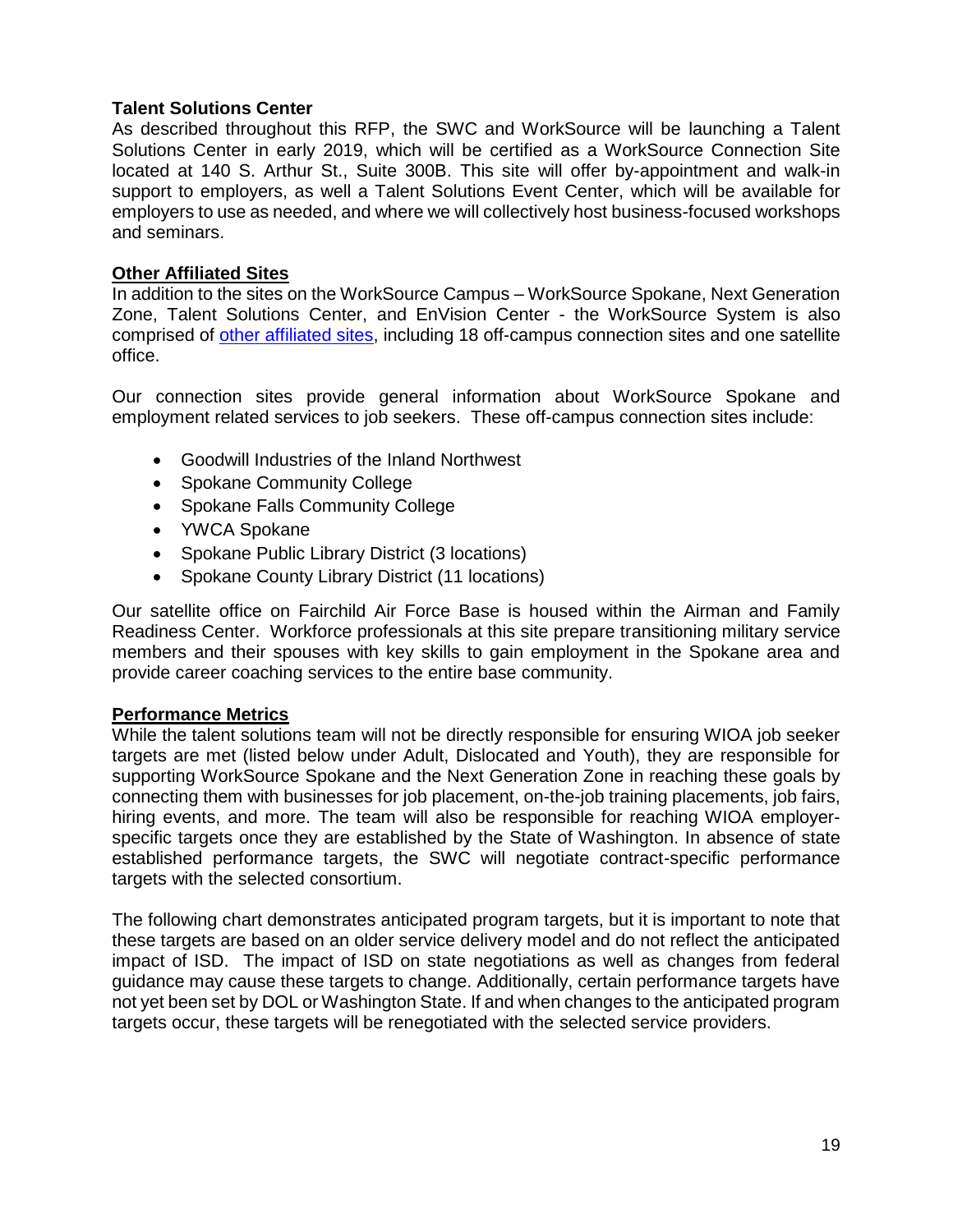#### **PERFORMANCE METRICS – ADULT AND DISLOCATED WORKER**

**Employment Rate 2nd Quarter** – The percentage of participants in unsubsidized employment during the second quarter after common exit.

PY19 Adult Target: 85.4% PY19 Dislocated Worker Target: 80.6%

**Employment Rate 4th Quarter** – The percentage of participants in unsubsidized employment during the fourth quarter after common exit.

PY19 Adult Target: 84.5% PY19 Dislocated Worker Target: 77.2%

**Median Earnings 2nd Quarter** – The median earnings of participants in unsubsidized employment during the second quarter after common exit.

PY19 Adult Target: \$6,833 PY19 Dislocated Worker Target: \$8,415

**Credential Attainment –** The percentage of participants in an education or training program (excluding those in on-the-job training (OJT) and customized training) and who during participation or within one year after common exit:

- 1. Attain a recognized postsecondary credential or its recognized equivalent; or
- 2. Attain a secondary school diploma or its recognized equivalent and are employed or are enrolled in an education or training program leading to a recognized postsecondary credential.

PY19 Adult Target: 63.4% PY19 Dislocated Worker Target: 66.8%

**Measurable Skill Gains** – The percentage of program participants who, during a program year, are in an education or training program that leads to a recognized postsecondary credential or employment and who are achieving measurable skill gains, defined as documented academic, technical, occupational, or other forms of progress, towards such a credential or employment.

No target at this time.

#### **PERFORMANCE METRICS - YOUTH**

**Education & Employment Rate 2nd Quarter** – The percentage of participants in education or training activities, or unsubsidized employment, during the second quarter after common exit.

PY19 Youth Target: 70.0%

**Education & Employment Rate 4th Quarter** – The percentage of participants in education or training activities, or unsubsidized employment, during the fourth quarter after common exit.

PY19 Youth Target: 66.1%

**Median Earnings 2nd Quarter** – The median earnings of participants in unsubsidized employment during the second quarter after common exit.

No target at this time.

**Credential Attainment –** The percentage of participants who are enrolled in an education or training program (excluding those in on-the-job training (OJT) and customized training) and who during participation or within one year after common exit:

1. Attain a recognized postsecondary credential or its recognized equivalent; or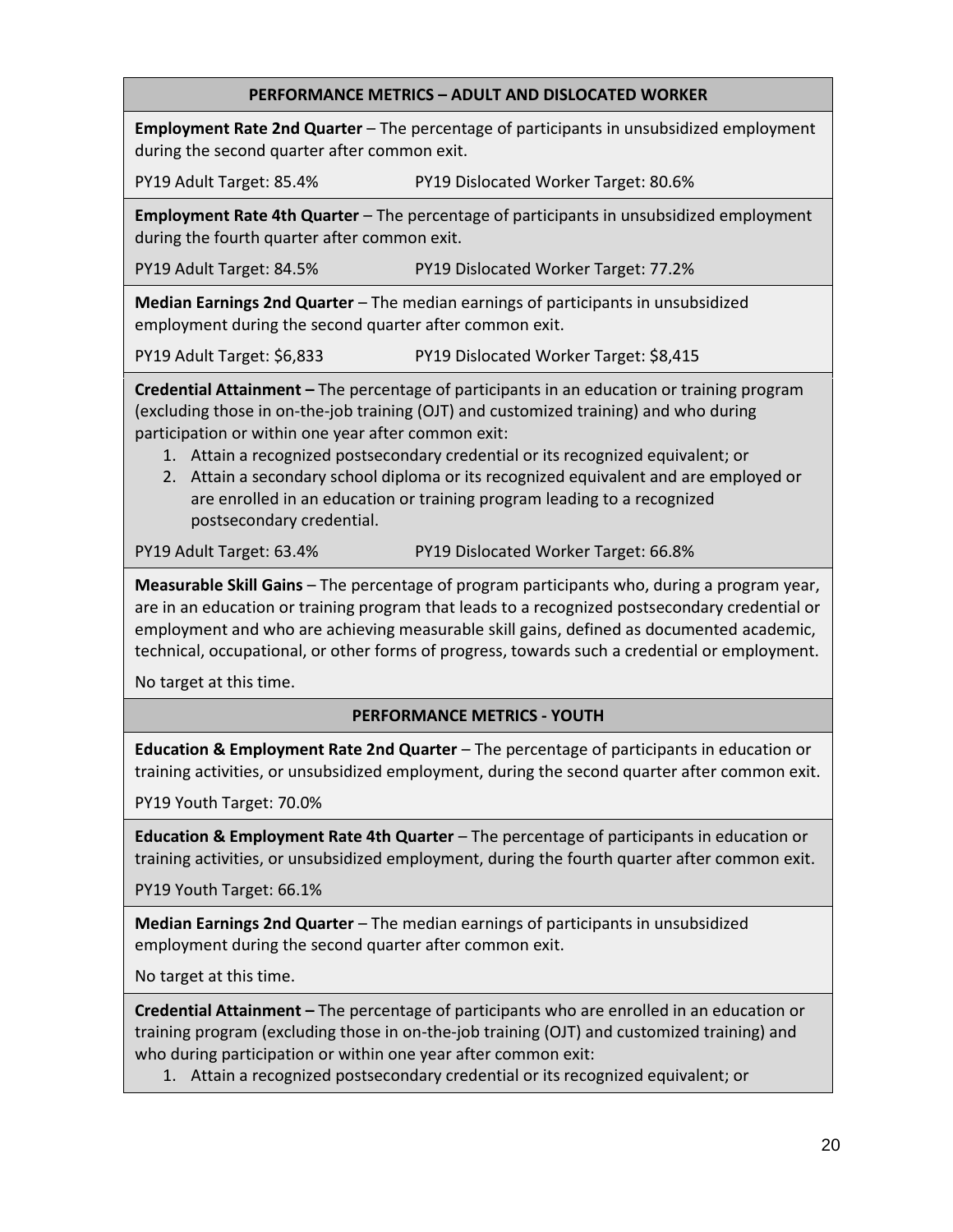2. Attain a secondary school diploma or its recognized equivalent and are employed or are enrolled in an education or training program leading to a recognized postsecondary credential.

PY19 Youth Target: 52.7%

**Measurable Skill Gains** – The percentage of program participants who, during a program year, are in an education or training program that leads to a recognized postsecondary credential or employment and who are achieving measurable skill gains, defined as documented academic, technical, occupational, or other forms of progress, towards such a credential or employment.

No target at this time.

#### **PERFORMANCE METRICS – EFFECTIVENESS IN SERVING EMPLOYERS**

Performance metrics for effectiveness in serving employers have not yet been identified by Washington State. Two proposed measures from the Department of Labor are being piloted by Washington State, which will be used to evaluate and identify a standard indicator for serving employers beginning in PY19. The two proposed measures being piloted are:

**Repeat Business Customers** – The percentage of employers who, during a program year, are using WIOA core program services more than once. No target at this time.

**Employer Penetration Rate –** The percentage of employers who, during a program year, receive a WIOA core program service compared to the total employers operating in the Workforce Development Area (Spokane County). No target at this time.

## *SECTION VIII: SUBMISSION INFORMATION AND REQUIREMENTS*

#### **General Submission Information**

To be considered for funding, a single consortium proposal must be submitted along with other supporting documentation in accordance with the instructions in this RFP. When evaluating a proposal, the SWC will consider how well the respondent has complied with these instructions and provided the required information. The SWC reserves the right to request clarifications from any bidder regarding information in their proposals.

Bidders can contact the SWC by email at [admin@wdcspokane.com](mailto:admin@wdcspokane.com) during the technical assistance (Q&A) period to request clarification that may be needed to comply with these instructions. Questions are considered public information and will be posted in their entirety on the SWC website with answers within two (2) working days of submission. Questions will be accepted by email only.

Responses to this RFP should be economically prepared, with emphasis on completeness and clarity of content. The proposal, as well as any reference materials presented, must be typed in English in at least 11-point font and must be on standard 8  $\frac{1}{2}$ " by 11" paper with no less than one-inch margins. Foldouts containing charts, spreadsheets, and oversize exhibits are permissible.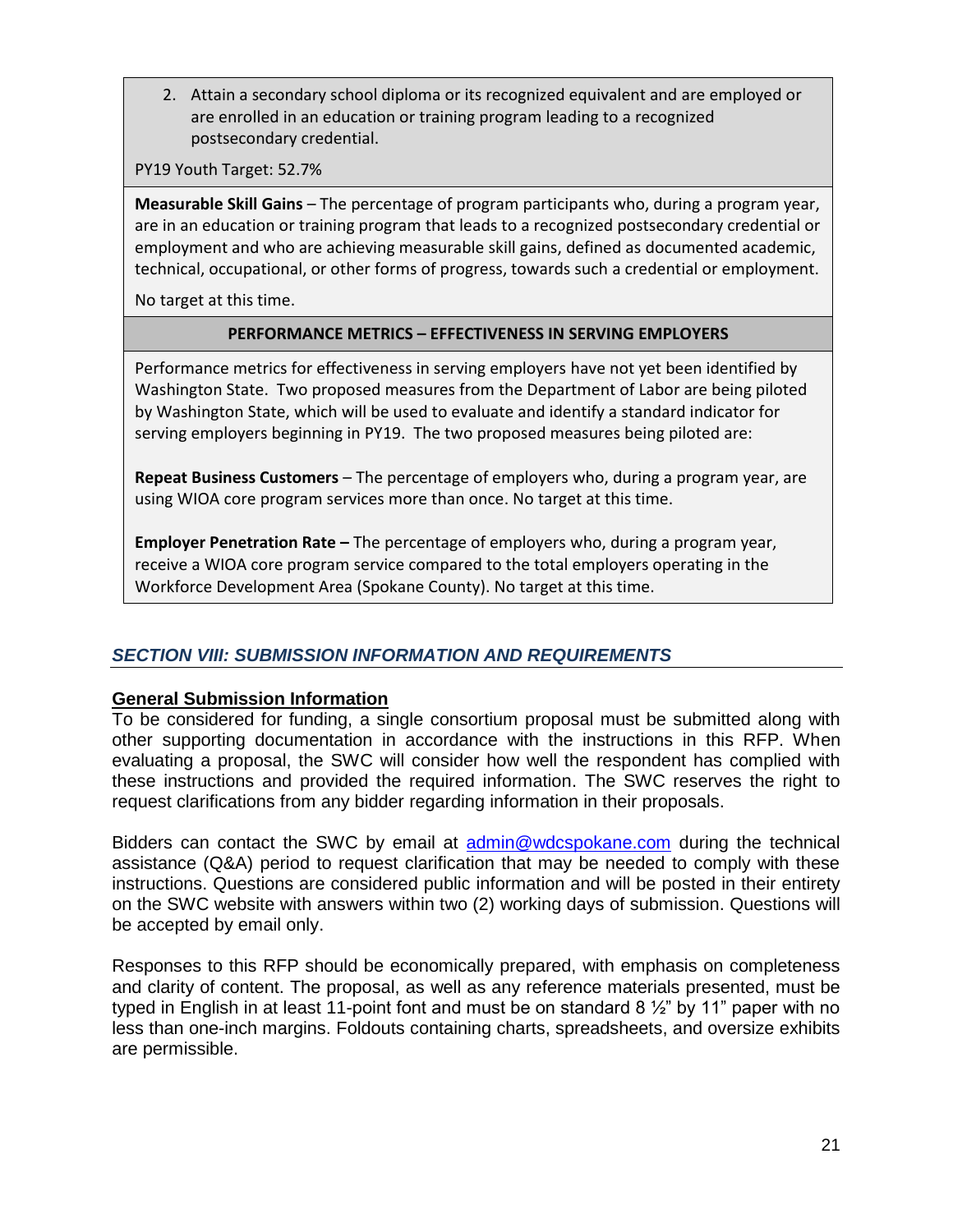## **Proposal Checklist**

All proposals must contain the following documents:

- ❑ Executive summary (one page)
- ❑ Proposal narrative (can be up to15 pages)
- ❑ [Budget](https://wdcspokane.com/rfps)
- □ Information Form [& Risk Assessment](https://wdcspokane.com/rfps)

## **RFP Questions**

Bidders must provide responses in narrative format to each item/question listed below. Responses must be associated with the specific questions provided. **Proposals must include the exact questions as written below.** There are 200 points possible. Proposals will be evaluated on four criteria, each carrying a unique weighting.

## **A. Experience and Philosophy (80 points)**

Describe your consortium's philosophy and experience with the following:

- a. Providing cutting-edge talent solutions services while operating within structured rules and guidelines.
- b. Fostering collaboration and partnerships while operating in an environment with functional supervision.
- c. Managing federal and state funding, and specifically include experience managing Workforce Innovation and Opportunity Act contracts.
- d. Monitoring system integrity and employer services performance management.
- e. Measuring employer customer satisfaction and staff morale and implementing changes as necessary.
- f. Utilizing Customer Centered Design principles to guide key decisions and strategies.
- g. Information sharing across a variety of partners and programs.
- h. Working on diverse/divergent issues or agendas to reach outcomes.
- i. Serving diverse customers including employers, economically disadvantaged individuals with little or no work experience, individuals with disabilities, dislocated workers with experience, and young adults.
- j. Any other areas of experience you would like the review committee to know about as it relates to this RFP.

## **B. Approach (80 points)**

- a. Detail your plan for delivering all services outlined in this RFP and highlight any areas you think are particularly innovative in your approach.
- b. Describe your plan for achieving the goals listed under Talent Solutions Goals 2019- 2020, include your suggested target for each goal, and discuss the number of businesses your consortium proposes to serve in PY19-20.
- c. Describe how your consortium will ensure all staff on the team have the essential skills required in this RFP, and include your suggestions regarding how you will work with partners to ensure the same for staff not funded through this RFP.
- d. Describe your ideas for ensuring a close working relationship between the WorkSource operator, the team manager and the SWC, and include if your consortium suggests having the operator-team manager be a functional or direct supervision relationship.
- e. Describe how you will ensure a close working relationship and communication between talent solutions staff and WorkSource/Next Generation Zone staff.